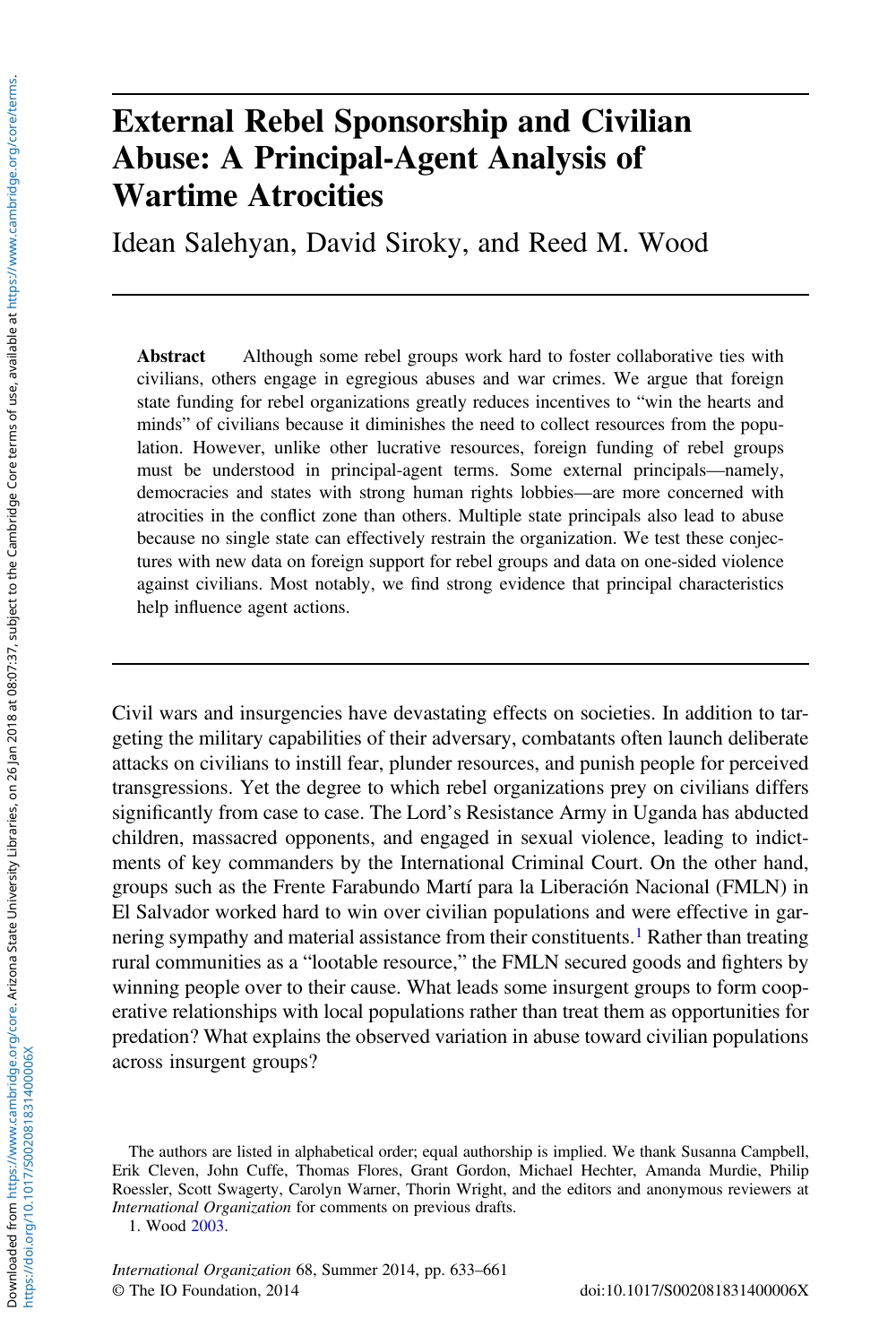Wartime atrocities are often portrayed as irrational, depraved, and senseless. However, recent research in this area has increasingly viewed violence as strategic, adopting Arendt's argument that violence is rational to the extent it assists actors in attaining their goals.<sup>2</sup> Scholars have suggested that actors resort to victimizing civilians to improve their bargaining position over their adversary's, expedite war termination, and generate resources.<sup>3</sup> This vein of research also claims that attacks on civilians are intended to alter the behavior of the targeted groups<sup>4</sup> and to eliminate disloyal or threatening populations.<sup>5</sup>

We focus on the manner in which rebel groups obtain resources and how this influences their behavior toward civilians. All rebel organizations, regardless of their ideology and putative grievances, need to secure resources to finance their operations.<sup>6</sup> Guns, uniforms, and other war supplies are expensive to procure. However, as Weinstein has shown, rebel organizations differ greatly with respect to the resource environments in which they operate, and this often shapes their behavior toward civilian populations.<sup>7</sup> Resource-poor rebels without easy access to commodities such as drugs and gemstones must rely on the goodwill of the population. By fostering deep local ties and protecting the interests of ordinary people, rebel organizations can both secure goods and ensure "moral commitments and emotional engagements" to their cause.<sup>8</sup> By contrast, resource-rich rebels are less dependent on civilians for their needs and their survival—a condition that may lead to abuse and mistreatment of civilians.

We focus on one of the most common funding mechanisms for armed opposition groups: external state sponsorship. Few modern civil conflicts are truly "domestic." Foreign powers are frequently deeply engaged and often provide substantial resources to the belligerents. A significant share of all rebel organizations have access to funds, arms, and external sanctuaries provided by foreign states.<sup>9</sup> To name just a few examples, the União Nacional para a Independência Total de Angola (UNITA) in Angola and rebels in Rhodesia/Zimbabwe parlayed superpower rivalries into military and financial support from the United States or the USSR during the Cold War. Since the end of the Cold War, groups such as the Rally for Congolese Democracy and militants in Kashmir have received significant financial support from regional backers.

5. See Balcells [2011;](#page-25-0) and Hultman [2009.](#page-26-0) While there is a general consensus regarding the strategic nature of civilian targeting (though for an exception, see Abrahms [2008](#page-25-0)), disagreement exists over the "effectiveness" of terrorism and civilian targeting. While a number of scholars have argued that mass violence can help the aggressor (see Downes [2007;](#page-26-0) Lyall [2009](#page-27-0); Merom [2003,](#page-27-0) and Wood and Kathman [2014](#page-28-0)), other scholars assert that it is an ineffective strategy (see Kocher, Pepinsky, and Kalyvas [2011;](#page-27-0) and Mason and Krane [1989](#page-27-0)) or at least becomes so with extended use (see Kalyvas [2006](#page-26-0)).

6. See De Soysa and Neumayer [2007](#page-26-0); and Collier and Hoeffler [2004](#page-25-0).

9. See Bapat [2006;](#page-25-0) Byman et al. [2001;](#page-25-0) Regan [2000;](#page-28-0) Salehyan [2009](#page-28-0); Salehyan, Gleditsch, and Cunningham [2011](#page-28-0); and Schultz [2010.](#page-28-0)

<sup>2.</sup> Arendt [1970.](#page-25-0)

<sup>3.</sup> See Hultman [2007](#page-26-0); Lake [2002;](#page-27-0) Downes [2006;](#page-26-0) and Hoffman [2004.](#page-26-0)

<sup>4.</sup> See Kalyvas [1999](#page-26-0) and [2006;](#page-26-0) Kydd and Walter [2002;](#page-27-0) and Wood [2010](#page-28-0).

<sup>7.</sup> Weinstein [2007.](#page-28-0)

<sup>8.</sup> Wood [2003](#page-28-0), 18.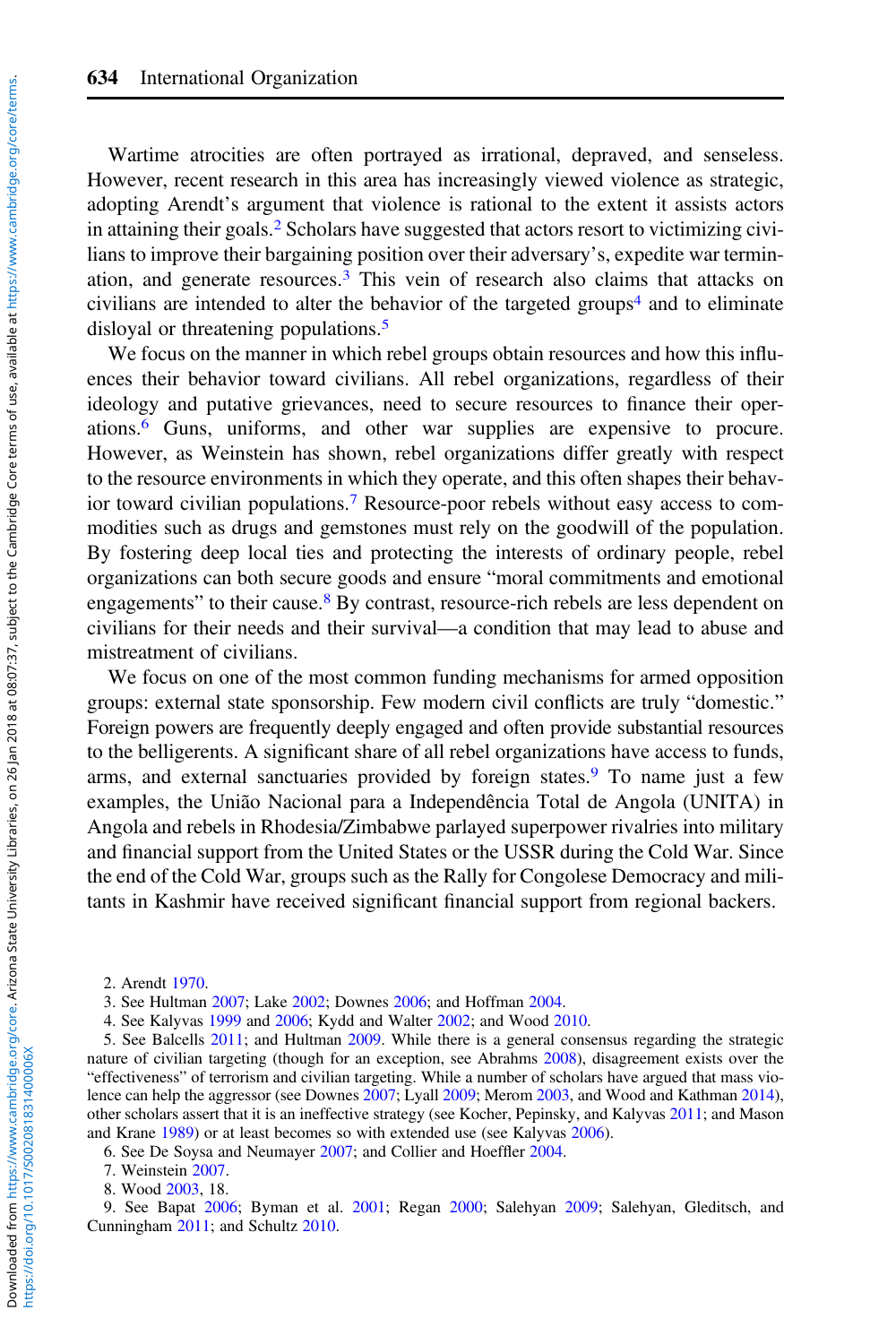Whereas previous research has highlighted a possible link between the presence of foreign support and insurgents' treatment of civilians, we extend this argument by developing a theory of how different sources of support shape the relationship between civilians and insurgents. Specifically, this relationship varies with characteristics of the external sponsor(s). Following recent studies, we adopt a principal-agent approach to provide insights into the relationship between patrons and the insurgents they sponsor.<sup>10</sup> The principal-agent logic has also been applied to the structure of rebel organizations and the willingness of actors to carry out repression or mass violence.11 Foreign governments (principals) offer funding to rebel organizations (agents) and in so doing gain some degree of leverage over their behavior. However, access to foreign patrons reduces the rebels' need to "win the hearts and minds" of the civilian population and raises the probability of civilian abuse. Yet not all principals are the same. External patrons have different levels of tolerance for human rights violations and some may seek to screen out and reign in rebels that commit significant atrocities. Importantly, democratic countries with strong human rights lobbies are more likely to select rebels who are less abusive and to impose conditions on the rebel organizations they sponsor. Although sponsorship in general increases the level of rebel-on-civilian abuse, support by democratic states with high concentrations of human rights organizations can constrain rebel behavior. The existence of multiple principals, however, dilutes this effect because multiple external sponsors provide more leeway to rebel organizations by reducing the group's dependence on any particular sponsor.

## Loot, Sponsorship, and Violence

Scholars of social movements and opposition groups have long focused on how organizations mobilize resources and support for their activities.<sup>12</sup> Collier and Hoeffler brought the focus on resources and financing to the fore in the quantitative analysis of civil war by arguing that, regardless of underlying grievances, rebellions cannot survive without adequate funding.<sup>13</sup> During the Cold War opposition groups could regularly rely on one or the other superpower by adopting a Marxist or prodemocracy platform. The end of the Cold War had severe consequences for many insurgencies.<sup>14</sup> Although many conflicts fizzled out or terminated as Cold War sponsors cut support to their clients, other groups turned to alternative funding sources to maintain their campaign against the regime. Groups emerging since the end of the Cold War have relied heavily on illicit trade in gems and drug smuggling to fund

<sup>10.</sup> See Byman and Kreps [2010;](#page-25-0) and Salehyan [2010](#page-28-0).

<sup>11.</sup> See Gates [2002;](#page-26-0) Hovil and Werker [2005](#page-26-0); and Mitchell [2004](#page-27-0). For a similar argument applied to governments, see DeMeritt forthcoming.

<sup>12.</sup> See Lichbach [1995;](#page-27-0) McCarthy and Zald [1977;](#page-27-0) and Tilly [1978.](#page-28-0)

<sup>13.</sup> Collier and Hoeffler [2004](#page-25-0).

<sup>14.</sup> Kalyvas and Balcells [2010](#page-26-0).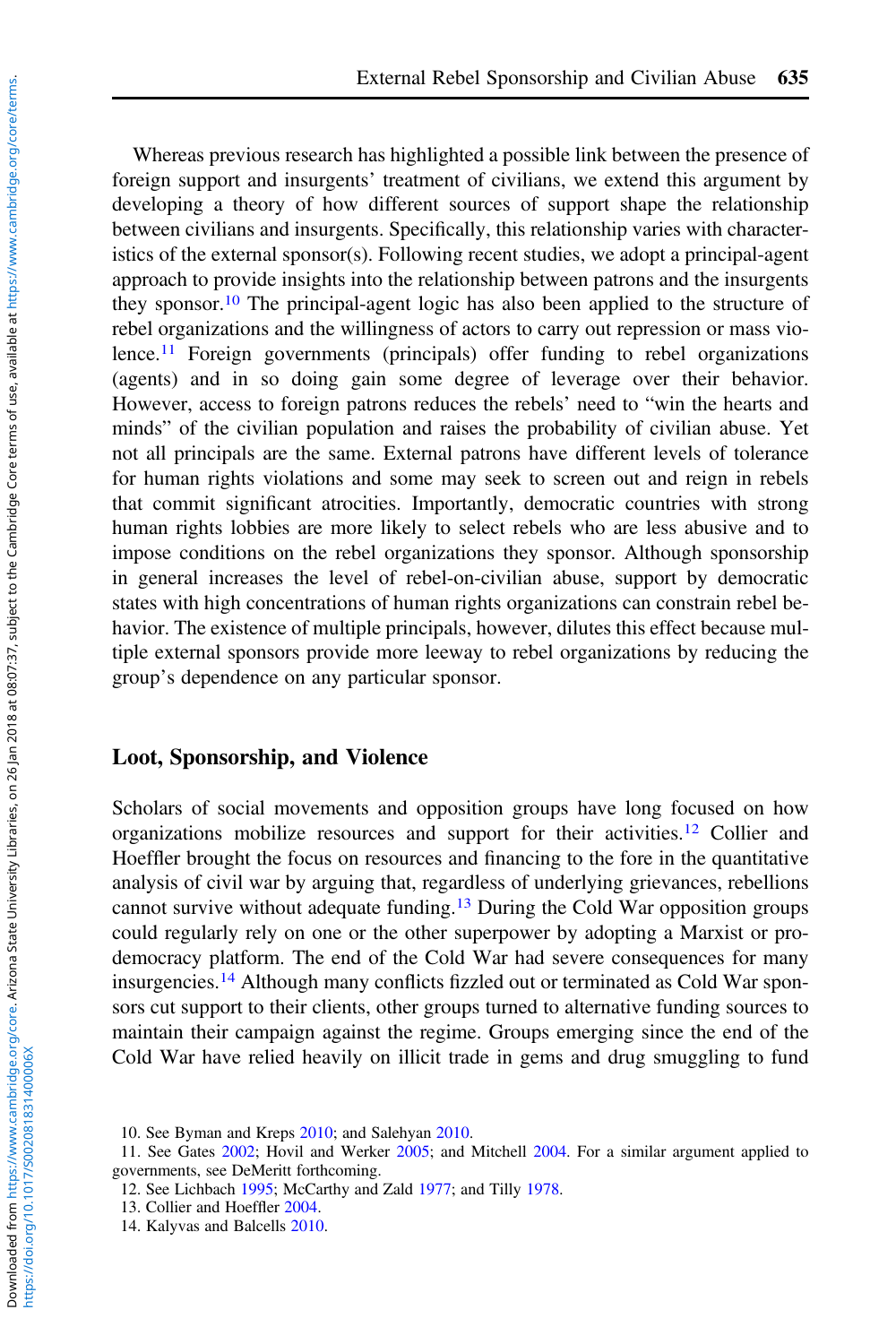their insurgency.15 The Revolutionary United Front in Sierra Leone, for example, controlled diamond-mining operations and the Taliban in Afghanistan is known for its control over the opium trade. When sold on the black market, these resources provide fungible sources of revenue that sustain the organization through the purchase of arms, food, and payments to fighters. Other organizations are not "blessed" with easily extractable commodities. The Sandinistas in Nicaragua and leftist insurgents in Guatemala, for instance, relied almost exclusively on popular support to maintain the insurgency.

Weinstein draws on resource mobilization theories in arguing that rebel groups differ in their initial endowments.<sup>16</sup> The presence of lootable resources at the early stages of a conflict influences the organizational structure of the movement as well as the quality of recruits that the group attracts. All else equal, those rebel organizations with easy access to funding—particularly natural resources—often attract opportunistic fighters who have little commitment to the cause. By contrast, rebel organizations with poor resource endowments will appeal to individuals who are most committed to the organization's political goals. These groups must foster closer ties with their constituents because they depend on their goodwill for shelter, food, and funding. The Tigrayan People's Liberation Front (TPLF) in Ethiopia, for example, garnered support from local populations though providing selective benefits, such as land reform, parallel systems of governance, and security from government forces in the areas in which it exercised control.<sup>17</sup> In Mexico, the Zapatistas held rallies and public relations campaigns designed to persuade rural, indigenous populations—and international audiences—of the justness of their cause.<sup>18</sup> Recent research, as well as a wealth of anecdotal evidence, suggests that reliance on the population for support tends to foster a more benevolent relationship between insurgents and civilians. Although these groups may still at times target civilians, we expect that the level of such abuse is likely to be relatively low compared with groups with alternative sources of funding.

Whereas the capture of gemstones, narcotics, and other natural resources has gained much attention in recent years, foreign governments remain an equally (if not more) important source of financing for rebel organizations. Funding from the United States and Soviet Union was relatively easy to obtain during the Cold War, but other countries (for example, Iran, Libya, Sudan, Thailand) have also provided extensive material support to rebel organizations. Data collected by Cunningham, Gleditsch, and Salehyan reveal that a majority of all rebel groups active since 1945 either have the explicit support of a foreign power, or are alleged to have foreign ties.<sup>19</sup> Foreign financing can significantly and quickly augment an organization's capabilities. It may also reduce incentives to forge close bonds with civilian

<sup>15.</sup> See Collier and Hoeffler [2004;](#page-25-0) and Kaldor [1999.](#page-26-0)

<sup>16.</sup> Weinstein [2007.](#page-28-0)

<sup>17.</sup> Young [1997](#page-28-0).

<sup>18.</sup> Bob [2005.](#page-25-0)

<sup>19.</sup> Cunningham, Gleditsch, and Salehyan [2009.](#page-26-0)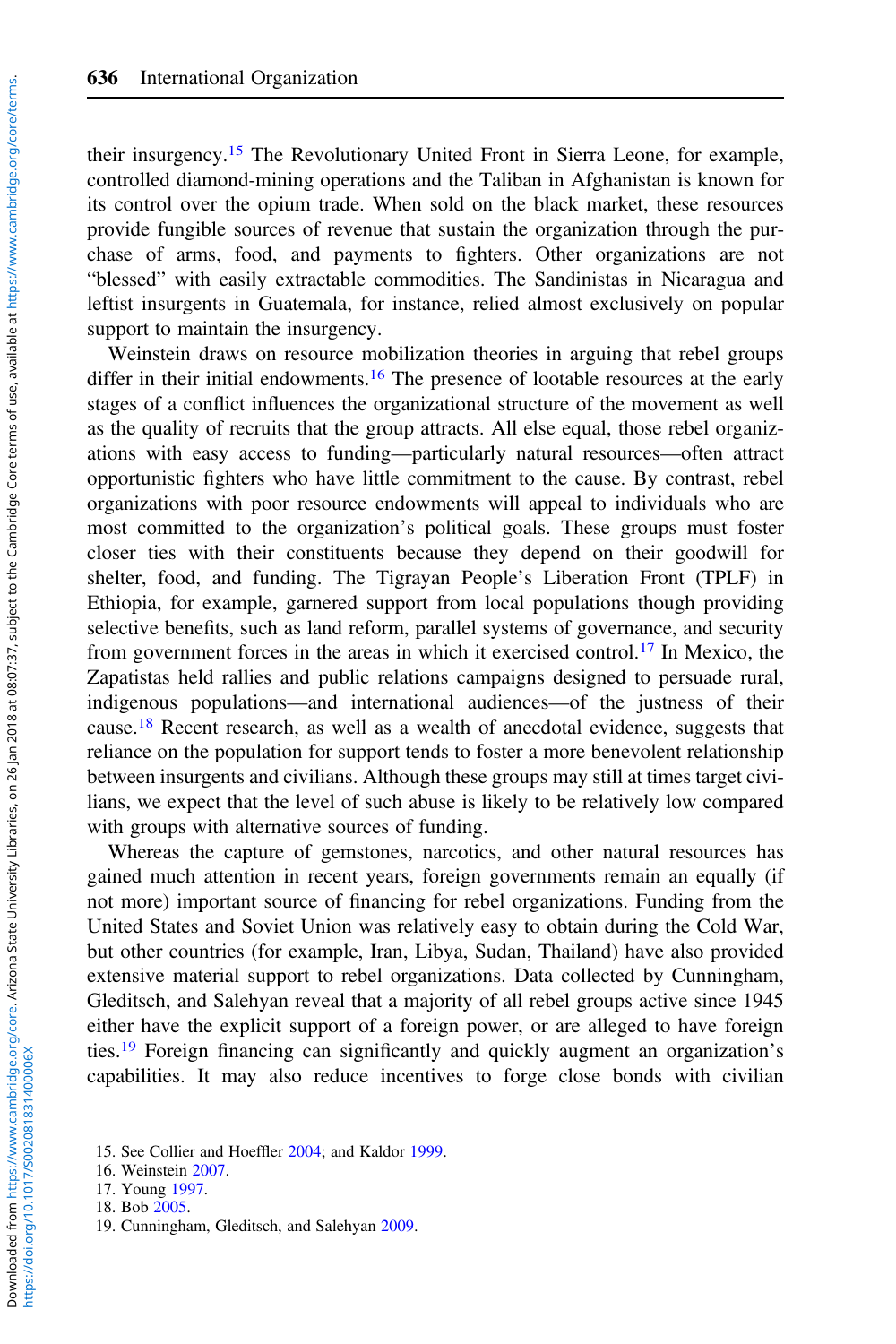populations or potentially erode existing relations. After all, a strategy of ideological persuasion and service provision is costly, and rebels with state patronage can devote time and effort to other pursuits.<sup>20</sup>

Violence against civilians is unfortunately a common feature of civil war. Conflict environments offer numerous opportunities and incentives for rebels to exploit or harm civilians.<sup>21</sup> Fighters may employ violence strategically, targeting suspected enemy collaborators or sympathetic populations. They may also be tempted to engage in extortionate behavior that produces short-term gains, even if it is counterproductive in the long run. Conflicts create incentives and opportunities for sexual exploitation and violence as well as the redress of personal grievances and acts of revenge.<sup>22</sup> Furthermore, undisciplined rebel fighters may provoke disputes with local populations and engage in violence.<sup>23</sup> Research in social psychology demonstrates that when otherwise decent people are placed in stressful environments with positions of power and opportunities for coercive control, the potential for abuse is high.<sup>24</sup>

Consequently, research on civilian targeting should examine not only the opportunities and incentives for such behavior but also the potential constraints that impede it. Some military organizations work to suppress bad behavior, instill discipline, and punish transgressions; however, others are either indifferent to abuse or incapable of constraining it. In the context of a counterinsurgency campaign, US and North Atlantic Treaty Organization (NATO) forces in Afghanistan placed a high premium on avoiding civilian casualties through error and "collateral damage."<sup>25</sup> Rebel organizations with strong incentives to foster close collaboration with civilians similarly place greater emphasis on avoiding egregious behavior, seek to recruit capable, committed soldiers, and work to punish those actors who abuse civilians. All else equal, those groups with access to resources provided by foreign sponsors are more likely to attract opportunistic thugs who are inclined to prey on civilians.<sup>26</sup> Easy access to resources encourages the rapid expansion of the group, which can

<sup>20.</sup> Mampilly assesses the difficulties and costs rebel groups face when providing services such as schools, clinics, and taxation systems. Mampilly [2011.](#page-27-0)

<sup>21.</sup> Several scholars have made an important distinction between selective and indiscriminate civilian killings. However, for our purposes, this difference is less important. Both types of deliberate violence against civilians are considered to be war crimes under international law and by the global human rights community. Moreover, our theory does not attempt to predict which type of violence an actor employs at a given time. Following other recent analyses we adopt a more general perspective that simply attempts to capture the extent to which insurgents intentionally target civilians, irrespective of their method of target selection. On the difference between selective and indiscriminate violence, see Kalyvas [2006](#page-26-0). For recent studies that focus on all types of intentional anticivilian violence, see Hultman [2007;](#page-26-0) Weinstein [2007;](#page-28-0) and Wood [2010](#page-28-0).

<sup>22.</sup> See Leiby [2009;](#page-27-0) Kalyvas [2006;](#page-26-0) and Weinstein [2007,](#page-28-0) 52.

<sup>23.</sup> Humphreys and Weinstein [2006.](#page-26-0)

<sup>24.</sup> Zimbardo [2007.](#page-28-0)

<sup>25.</sup> Lamb and Cinnamond [2009.](#page-27-0) As another example, Colombia has recently investigated attacks on civilians by its armed forces. "Colombian Soldiers Indicted for False Positives," Colombia Reports, 20 April 2011. Available at <[http://colombiareports.com/colombia-news/news/15729-colombian-soldiers-indicted](http://colombiareports.com/colombia-news/news/15729-colombian-soldiers-indicted-for-false-positives.html)[for-false-positives.html>](http://colombiareports.com/colombia-news/news/15729-colombian-soldiers-indicted-for-false-positives.html). Accessed 14 November 2012.

<sup>26.</sup> For detailed case examples drawn from Uganda and Mozambique, see Weinstein [2007.](#page-28-0)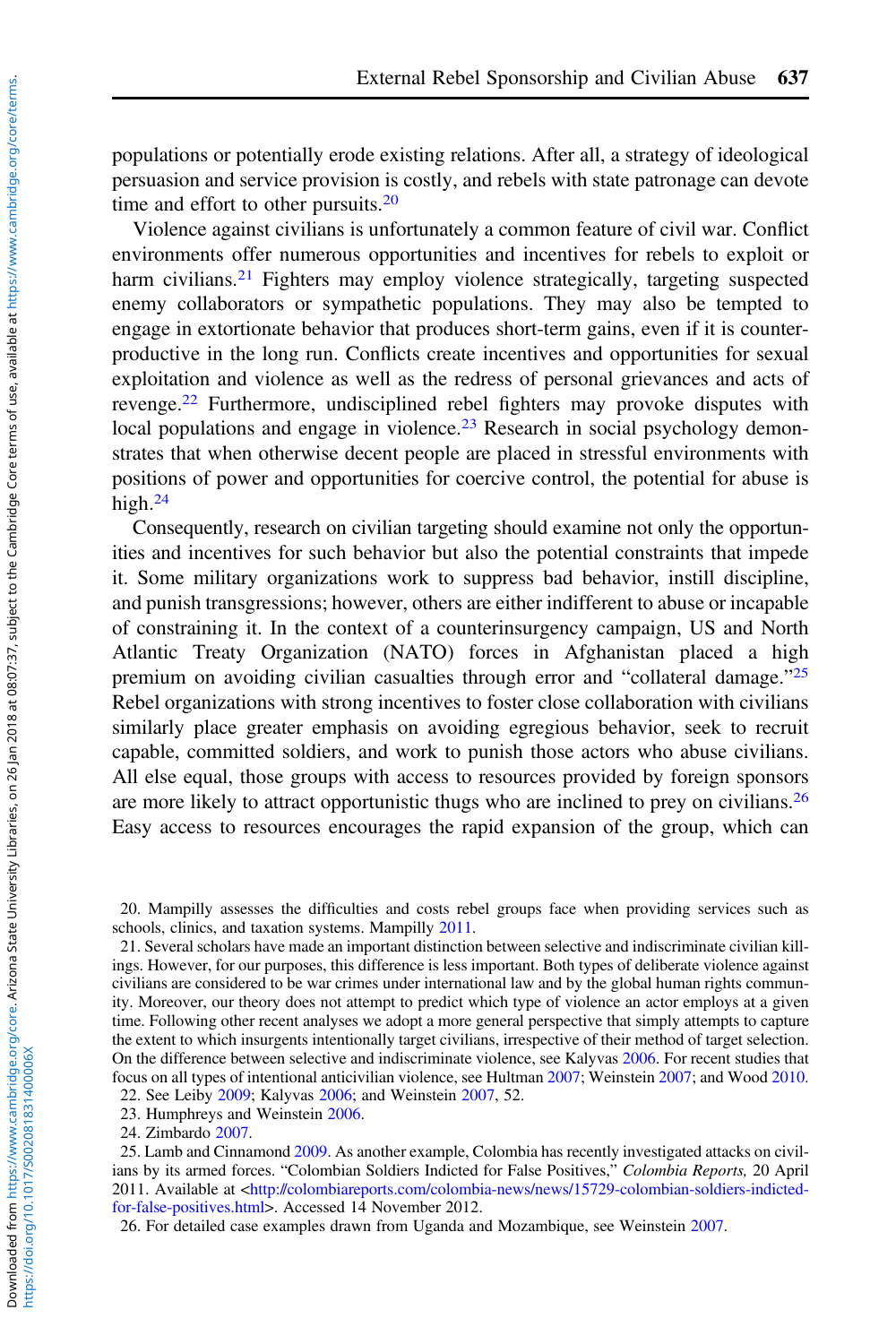complicate leadership's ability to screen recruits, and can result in newer, more mercenary members crowding out activists.<sup>27</sup>

We take these arguments as a starting point, but sponsorship is not as simple as a state providing resources to a foreign rebellion. Rather, sponsors expect returns on their "investment," and they often attempt to influence the actions of their clients. Governments can, of course, attack foreign rivals with their own military forces. However, direct military confrontation is potentially costly. The state must pay the direct expense generated by the conflict, and leaders often suffer audience costs at home and abroad stemming from unpopular wars.<sup>28</sup> In order to spare themselves these costs, state leaders may delegate the conflict to agents by providing military and monetary support to insurgent groups challenging the target state.<sup>29</sup> But states do not give funds without conditions attached. Rather, they expect to gain some agenda control over the movement they sponsor, shaping their strategies and goals. Some rebel groups are almost entirely the creations of foreign powers. For example, the Resistência Nacional Moçambicana (RENAMO) in Mozambique came into being largely as a result of Rhodesian and South African aid as these states sought to unseat the leftist government.<sup>30</sup> Other rebel movements, however, may originate from a grassroots political movement but become dependent upon foreign financing over time. Hezbollah in Lebanon, for example, largely originated in the grass roots Shi'a political and militant movements of the late 1970s. However, it was the direct sponsorship and influence of Iran's Revolutionary Guard that molded the nascent movement into a unified guerilla organization.<sup>31</sup>

The relationship between foreign sponsors and rebel groups can be understood in principal-agent terms. Governments contract with rebels to provide foreign policy services. Rather than fight their rivals directly, states issue funds and arms to insurgent groups as an indirect means of warfare.<sup>32</sup> Rebels receive increased resources but lose some autonomy over their operations because continued funding is contingent on carrying out objectives that are at least partly determined by the interest of the sponsor. For example, Pakistan closely monitors and directs the activities of anti-Indian groups, including the selection of targets.<sup>33</sup> Regardless of ethnic or ideological affinities, sponsors rarely provide resources without strings attached. Foreign sponsorship implies some degree of influence over the group and becomes a means of coercive bargaining between states.<sup>34</sup>

<sup>27.</sup> Indeed, Weinstein explicitly states that violence is a "natural outgrowth" of initial conditions and not a "strategic" decision by the group. Weinstein [2007](#page-28-0), 21.

<sup>28.</sup> See Fearon [1994](#page-26-0); and Snyder and Borghard [2011.](#page-28-0)

<sup>29.</sup> See Bapat [2006;](#page-25-0) Byman and Kreps [2010;](#page-25-0) and Salehyan [2009.](#page-28-0)

<sup>30.</sup> Minter [1994](#page-27-0).

<sup>31.</sup> Haddad [2006](#page-26-0).

<sup>32.</sup> The same applies to foreign sponsorship of terrorism. Differentiating among "rebels," "insurgents," and "terrorists" is often difficult and prone to subjective judgments. Therefore, we avoid the term "terrorist" and use "rebels" instead.

<sup>33.</sup> Bajoria [2010.](#page-25-0)

<sup>34.</sup> See Bapat [2006;](#page-25-0) and Schultz [2010](#page-28-0).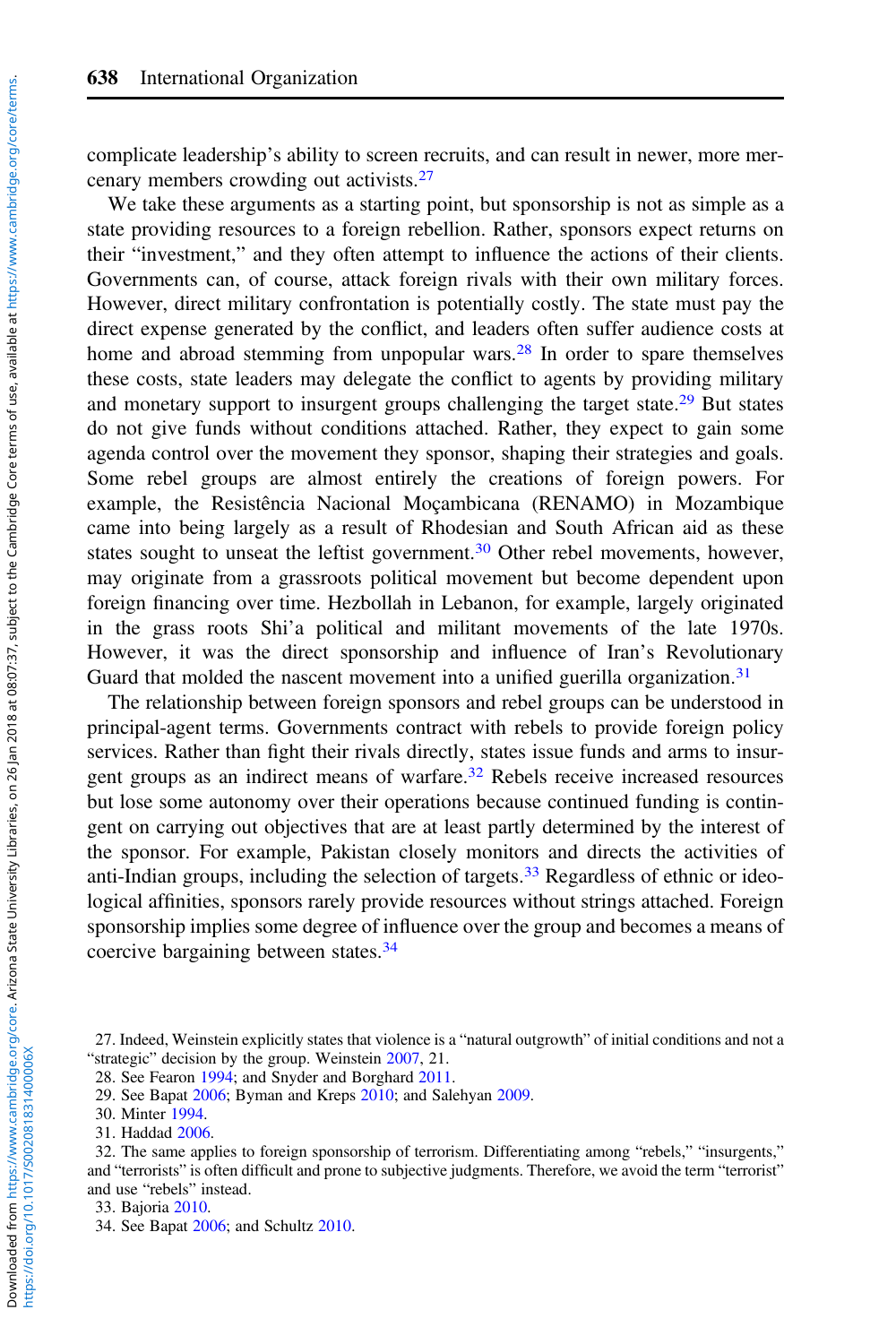The potential for agency loss or moral hazard is a significant concern for sponsors.<sup>35</sup> Rebels may carry out actions that are unwelcome or embarrassing to their sponsor states. First, they may shirk responsibilities and devote suboptimal effort to the war while privately consuming the sponsor's resources. Second, rebels can prove incompetent and fail to effectively challenge the target state. For instance, Sudan and Zaire largely created the Allied Democratic Forces and the West Nile Bank Front with the intentions of toppling Museveni's regime in Uganda. In both cases, however, the movements largely engaged in terrorist attacks on civilians and were never effective at weakening the regime's control over the state. $36$  Finally, the rebel agents may engage in egregious behaviors that are either contrary to the goals and strategic interests of the principal or that generate domestic and international backlash against it. Contra violence against peasants and aid workers in Nicaragua publically embarrassed the Reagan administration and led to widespread condemnation from both domestic and international human rights organizations. At the extreme, rebels can turn on their former patrons, such as when Laurent Kabila in the Democratic Republic of the Congo abandoned his former ally, Rwanda, leading to the Second Congo War.<sup>37</sup>

This principal-agent relationship may also provide incentives to kill innocents. In some cases, rebels target civilians in an effort to demonstrate their commitment to the sponsor and maintain their resource flows. Such violence may either simply serve as a signal that an otherwise ineffectual group is "doing something" to carry out its sponsor's wishes or, more egregiously, targeting civilians may represent a strategy explicitly dictated by the sponsor. With respect to the former, Hovil and Werker find that the Allied Democratic Forces in Uganda terrorized civilians to demonstrate their commitment to their external sponsors, Congo and Sudan, because they were unable to directly challenge the state. $38$  As for targeting civilians, the war crimes tribunal in Sierra Leone war recently convicted Liberian President Charles Taylor for deliberately encouraging civilian abuse by militant factions as a strategy to destabilize the country and plunder its resources. Many sponsored militant groups—Hezbollah (Iran/Syria), Lashkar-e-Taiba (Pakistan), and RENAMO (South Africa/Rhodesia) —are notorious for targeting noncombatants, and such abuses are often tolerated (and sometimes encouraged) by external funders. To reiterate, we argue that foreign sponsorship creates incentives for violence against civilians. This occurs because foreign support stands as a substitute for local support, reducing the group's reliance on the population. Moreover, in some cases, the sponsors may tolerate attacks on civilians, and a few may either directly or indirectly encourage attacks on civilians. $39$  This leads to our first hypothesis:

<sup>35.</sup> See Kiewiet and McCubbins [1991;](#page-27-0) Nielson and Tierney [2003](#page-27-0); and Sappington [1991.](#page-28-0)

<sup>36.</sup> See Day [2011;](#page-26-0) and Hovil and Werker [2005](#page-26-0).

<sup>37.</sup> Prunier [2009.](#page-28-0)

<sup>38.</sup> Hovil and Werker [2005.](#page-26-0)

<sup>39.</sup> An interesting extension of our basic argument would be to examine the conditions that lead sponsors to prefer violence against civilians as opposed to simply tolerate such abuse. We regret that space does not allow us to pursue this question here.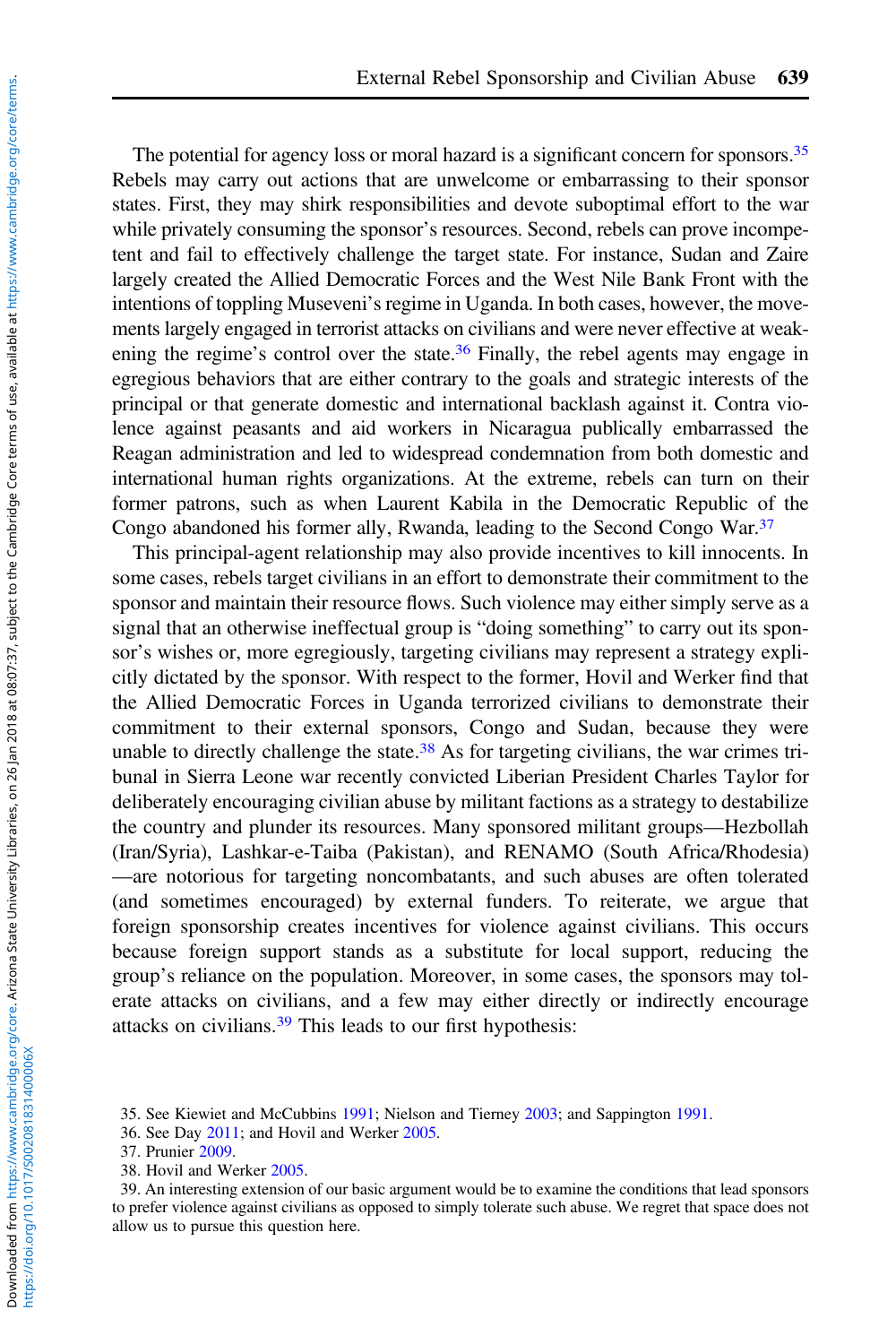H1. Rebel organizations with foreign support are more likely to engage in one-sided violence against civilians than those without foreign support.

Our proposed mechanism suggests a corollary argument about resources and support. If lucrative natural resources and foreign support have similar effects—namely, reducing reliance on civilian populations, and attracting poorly disciplined fighters then, empirically, they should be indistinguishable from one another. Foreign funding is simply another resource. However, if foreign support comes with additional incentives to injure civilians as a signal of commitment, then the effect of foreign support on civilian killings should be greater and more robust than that of lootable resources. Note that we do not argue that reducing reliance on civilians and attracting thuggish fighters are unimportant. Instead, our principal-agent logic implies an even greater likelihood of abuse when foreign funding is available.

For some foreign sponsors, however, mass killings by their rebel agents may be met with disapproval and even punitive action. Foreign sponsors have different tolerances for human rights violations and war crimes by their rebel agents. Authoritarian regimes may not be as concerned with cultivating an image of respect for human rights and may not care about the fate of civilians in the war zone. They often do not face strong domestic human rights pressures and pay mere lip service to global human rights norms.<sup>40</sup> Democracies, on the other hand, are generally more sensitive to human rights activism and have a deeper commitment to international norms regarding war crimes. Although democratic regimes have certainly backed rebel movements with questionable human rights standards,  $4<sup>1</sup>$  they are generally more likely to select less abusive rebel agents and to sanction rebel groups that engage in bad behavior when compared with authoritarian sponsors.

Human rights have frequently been linked to US foreign military assistance programs, $42$  and the US Congress has often forced the issue through legislation. For instance, the "Leahy Law," introduced to the Foreign Operations Appropriations Act by Vermont Senator Patrick Leahy, forbids military assistance to foreign governments that violate human rights. Congress has also acted to prohibit arms transfers to rebel organizations believed to engage in civilian abuse. For instance, an amendment to the US Arms Control Act of 1976 sponsored by Senator Dick Clark of Iowa explicitly prohibited military aid to UNITA forces in Angola, even though this was later circumvented by the Reagan administration. Similarly, activists placed significant public pressure on Congress and President Reagan to stop funding human rights violators in Central America during the wars in El Salvador, Guatemala, and Nicaragua. With respect to Nicaragua in particular, the Boland Amendment in 1982—named after House Representative Edward Boland—specifically forbade funding the Contras in their effort to topple the Sandinista regime. Again, while the Reagan

<sup>40.</sup> See Hathaway [2001;](#page-26-0) and Poe and Tate [1994](#page-27-0).

<sup>41.</sup> See, for example, Forsythe [1992.](#page-26-0)

<sup>42.</sup> See Cingranelli and Pasquarello [1985](#page-25-0); and Poe [1991.](#page-27-0)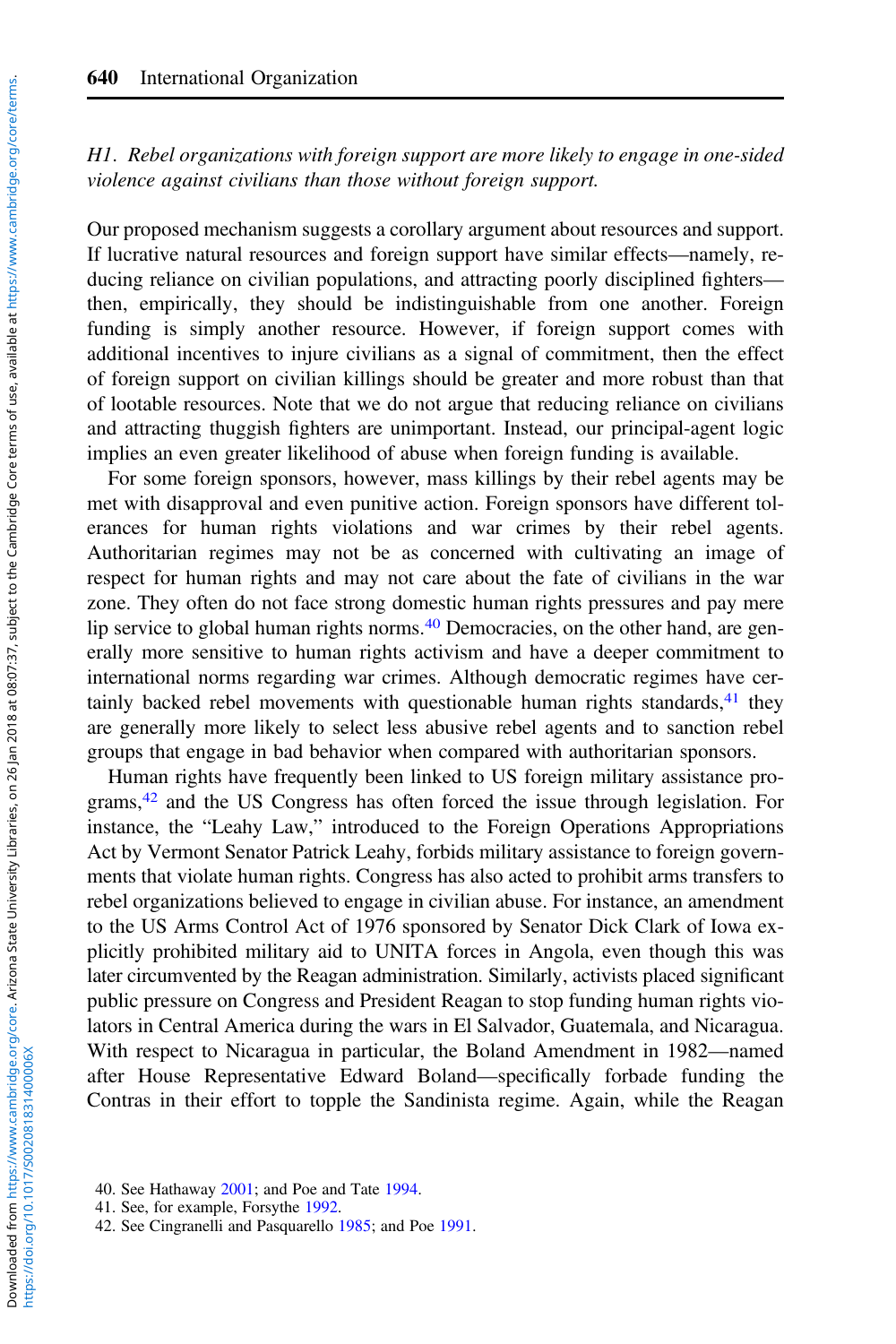administration ultimately undermined this provision, leading to the Iran-Contra scandal, the very fact that scrutiny over assistance to militant organizations exists provides incentives to avoid publically embarrassing human rights violations.

In more general terms, principals seek to avoid moral hazard through both screening and sanctioning mechanisms.<sup>43</sup> For democratic states, agency loss includes human rights violations by rebels. Principals use screening mechanisms to identify agents with preferences most similar to their own. They may host meetings or establish low-level contacts in order to gather further information on the organization. For example, the United Kingdom has scrutinized the behaviors of the Syria opposition in order to assess the group's "commitment to human rights and an inclusive government."<sup>44</sup> Sanctioning involves punishment (and withdrawal of support) if agents commit actions that are contrary to the principal's interests. With respect to democratic sponsors funding rebel groups, this implies that the causal relationship likely runs in both directions. Rebels who are less abusive are more likely to attract the support of democracies, and those supported by democracies are more likely to be punished for egregious acts.

Although separable in principle, both processes—screening and sanctioning occur in any principal-agent relationship. The worse the initial screening, the more sanctioning may be required, but practically speaking, principals engage in both types of activity. Empirically, we can find examples of both screening and sanctioning. For instance, before the NATO intervention in Kosovo, there was a robust debate in Western countries about whether or not to arm the Kosovo Liberation Army, and such debates hinged upon the trustworthiness of the opposition (screening).<sup>45</sup> Later, when abuses by the KLA came to light, Kosovar leaders came under indictment by the UN tribunal in the Hague on war crimes charges (sanctioning).<sup>46</sup> Similarly, while India had been supporting the Tamil Tigers (LTTE) in Sri Lanka for many years, mounting reports of unreliability and abuse by the organization—among other reasons—lead to a withdrawal of support.

The recent NATO intervention in Libya provides an additional example. During the 2011 uprising in Libya, international actors expressed serious concern over the rebels' "true" identity and interests before offering international recognition and military assistance. Many world leaders reserved judgment on this point until well into the insurgency, and only after meeting with opposition forces. Even as rebel forces were advancing toward the capital, Western media outlets and human rights organizations paid close attention to reports of massacres and reprisal killings by the Libyan

<sup>43.</sup> See Byman and Kreps [2010;](#page-25-0) and Salehyan [2009](#page-28-0).

<sup>44. &</sup>quot;Syria Conflict: Opposition Leaders 'Credible' Says Hague," BBC News, 16 November 2012. Available at <[http://www.bbc.co.uk/news/uk-20351910>](http://www.bbc.co.uk/news/uk-20351910), accessed 25 November 2012.

<sup>45.</sup> See Rozen [1999](#page-28-0); and "Should the West Arm the Kosovo Liberation Army?" The Guardian, 8 April 1999. Available at <<http://www.guardian.co.uk/world/1999/apr/09/balkans1>>, accessed 14 November 2012.

<sup>46. &</sup>quot;Kosovo Ex-PM War Charges Revealed," BBC News, 10 March 2005. Available at [<http://news.bbc.](http://news.bbc.co.uk/2/hi/europe/4337085.stm) [co.uk/2/hi/europe/4337085.stm](http://news.bbc.co.uk/2/hi/europe/4337085.stm)>, accessed 14 November 2012.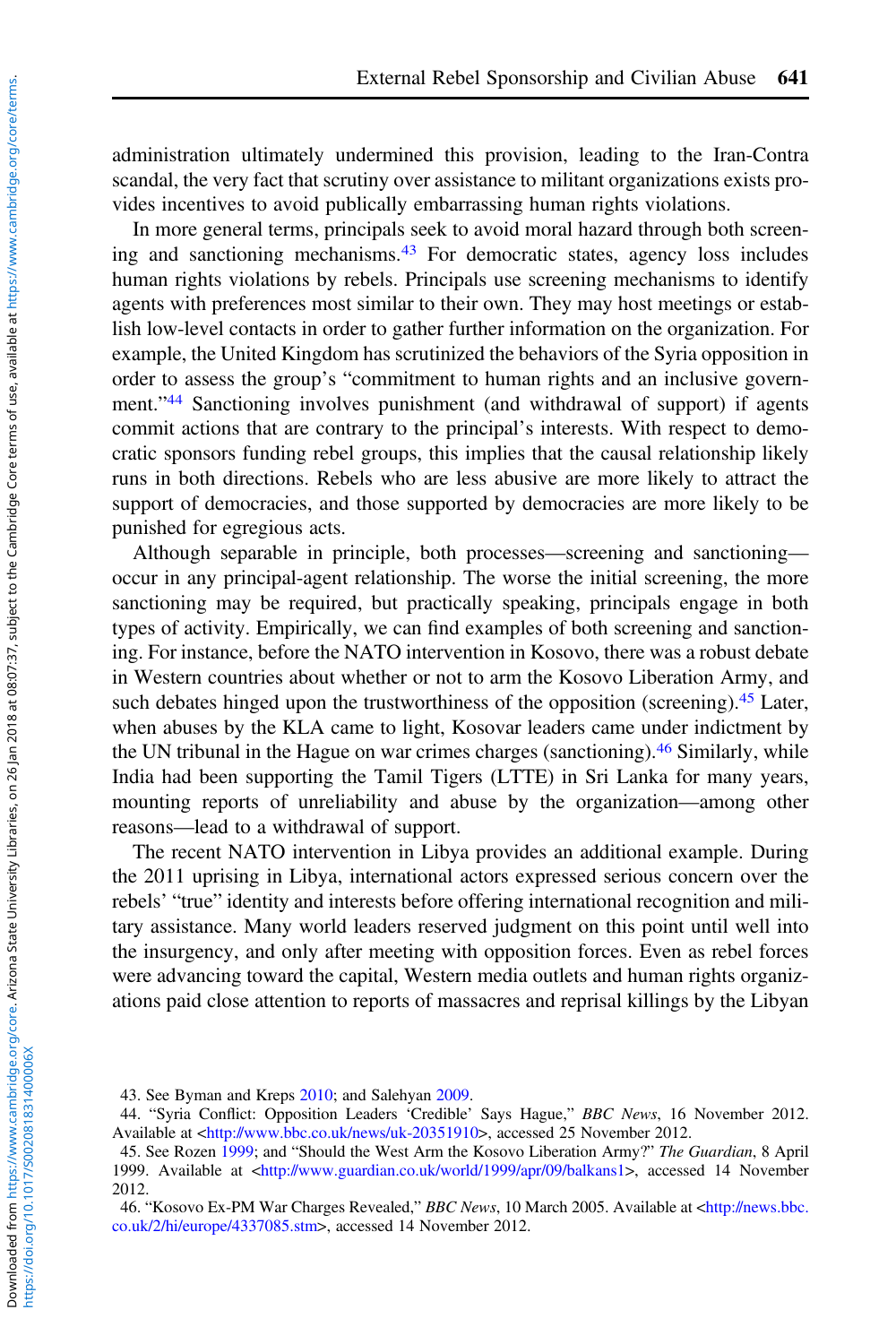opposition.<sup>47</sup> As the Muammar Gaddafi regime faltered, NATO members gradually offered recognition and assistance to the Transitional National Council (TNC), the main opposition group. In recognizing the TNC as the legitimate representative of the Libyan people, British Foreign Secretary William Hague emphasized its commitment to a more "inclusive political process," respectful of the wishes and rights of the Libyan people.<sup>48</sup> Following the ouster of the old regime, foreign governments and nongovernmental organizations (NGOs) have pressed the new Libyan regime to respect human rights, disband militias responsible for reprisal killings, and many have expressed concern over the extrajudicial execution of Gaddafi.<sup>49</sup>

There are at least three reasons why democratic states are more likely to seek reliable rebel movements and sanction bad behavior. First, democratic states may be genuinely more committed to human rights norms and standards; at the very least, they place strong rhetorical emphasis on respect for physical integrity rights. Violating these standards can be costly to a state's reputation, both domestically and internationally. Second, executives in democracies—who are tasked with carrying out foreign policy—are more constrained by domestic legislatures, courts, and other institutions that scrutinize their behavior and can interject human rights principles. Third, because of their open political systems, democracies are more likely to have strong human rights lobbies and face popular pressure. Activists can "name and shame" governments for bad behavior, including support for human rights violating rebel organizations.<sup>50</sup> Such shaming efforts coupled with a strong organizational presence can affect state behavior.<sup>51</sup>

We believe that this last mechanism—opportunity for human rights activists to scrutinize state foreign policy—is critical. Human rights organizations (HROs) work to bring human rights abuses to light and pressure states to adhere to international standards. The power of the transnational human rights movement lies in its ability to put pressure on multiple governments at once, both to improve human rights standards domestically and to pressure foreign governments to do the same.<sup>52</sup> Although they do not have the coercive resources of states or the financial resources of firms, they influence politics through persuasion and through their ability to name and publically shame human rights abusers.<sup>53</sup> Naming and shaming can be particularly effective when based on international treaties and institutions—such as the Geneva Conventions, UN Convention on Genocide, and the

<sup>47.</sup> See Amnesty International [2011;](#page-25-0) and Human Rights Watch [2011.](#page-26-0)

<sup>48.</sup> Nicholas Watt, "Britain Recognizes Libyan Rebels and Expels Gaddafi's London Embassy Staff," The Guardian (internet ed.), 27 July 2011. Available at <[http://www.bbc.co.uk/news/uk-politics-14306544>](http://www.bbc.co.uk/news/uk-politics-14306544), accessed 17 December 2013.

<sup>49. &</sup>quot;Pressure Grows for Gaddafi Death Investigation," ABC News, 22 October 2011. Available at [<http://](http://www.abc.net.au/news/2011-10-22/call-for-probe-into-gaddafi-death/3595198) [www.abc.net.au/news/2011-10-22/call-for-probe-into-gadda](http://www.abc.net.au/news/2011-10-22/call-for-probe-into-gaddafi-death/3595198)fi-death/3595198>, accessed 12 December 2011.

<sup>50.</sup> See Keck and Sikkink [1998](#page-27-0); and Hafner-Burton [2008](#page-26-0).

<sup>51.</sup> Murdie and Davis [2012.](#page-27-0)

<sup>52.</sup> Keck and Sikkink [1998](#page-27-0).

<sup>53.</sup> See Hafner-Burton [2008;](#page-26-0) and Risse and Sikkink [1999.](#page-28-0)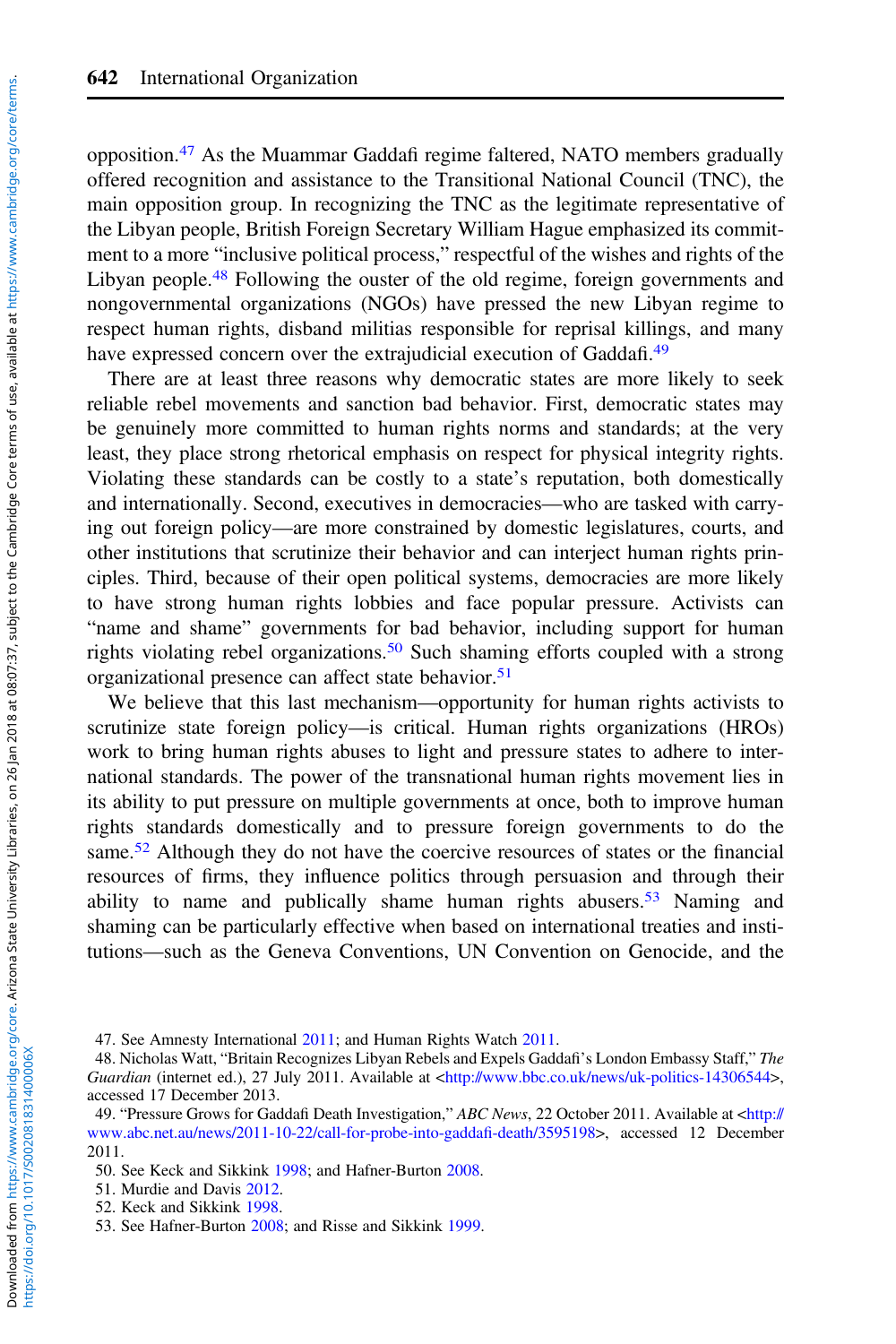International Criminal Court—which explicitly delineate acceptable standards of behavior, thereby providing clear benchmarks for assessment. Moreover, in democracies, these principled actors can be especially important in persuading the public (that is, voters) and putting moral concerns on the policy agenda. Because of freedom of association and speech, human rights organizations are also likely to have greater influence in democratic polities. As a result, human rights activists and other advocacy groups have secured some notable successes, including making the prosecution of war crimes part of the international agenda.<sup>54</sup> We will soon test for the independent effects of democratic institutions and the strength of the human rights lobby. To summarize this discussion, democracies are subject to significantly greater human rights pressures than autocratic regimes. Autocratic principals may tolerate or even encourage civilian killings by their agents to foster instability in the target. This leads to our second set of hypotheses:

H2a. Rebel groups that receive external support from democracies are less likely to engage in one-sided violence against civilians than those groups that receive support from autocracies.

H2b. Rebel groups that receive external support from countries with strong human rights lobbies are less likely to engage in one-sided violence against civilians than those groups that receive support from countries with weak human rights lobbies.

Principal-agent theory suggests that agents with multiple principals are less constrained in their behavior than those with a single principal.<sup>55</sup> A single principal is able to give clear directives and the agent reports to a sole actor. In cases where the rebel organization has multiple principals, however, rebel groups can play these actors off against one another to extract a better bargain on more favorable terms. Not being as reliant on a single funding source, such rebels are less sensitive to sanctioning and threats from any particular principal. In order to sanction the bad behavior of a rebel organization with multiple principals, these actors must coordinate their action with one another, and overcome the collective action problem when the interests of the principals diverge. Acting collectively increases the costs of punishing rebels. With potentially contradictory directives and the ability to find alternative sources of funds, rebels backed by multiple states thus have fewer incentives to protect civilians.<sup>56</sup>

<sup>54.</sup> Busby [2010](#page-25-0).

<sup>55.</sup> Nielson and Tierney [2003](#page-27-0).

<sup>56.</sup> During the anti-Soviet conflict in Afghanistan, the Mujahedin were supplied by both the United States and Pakistan, while the Nicaraguan Contras received support from the United States, Honduras, and Costa Rica. At various points in the conflict, the Palestine Liberation Organization received funds and sanctuary from Jordan, Egypt, Syria, Iran, and Iraq. We expect such groups to be relatively less constrained in their behavior. If they commit mass killings, they are less concerned about the withdrawal of foreign support from any particular sponsor than those rebel organizations reliant on a single principal.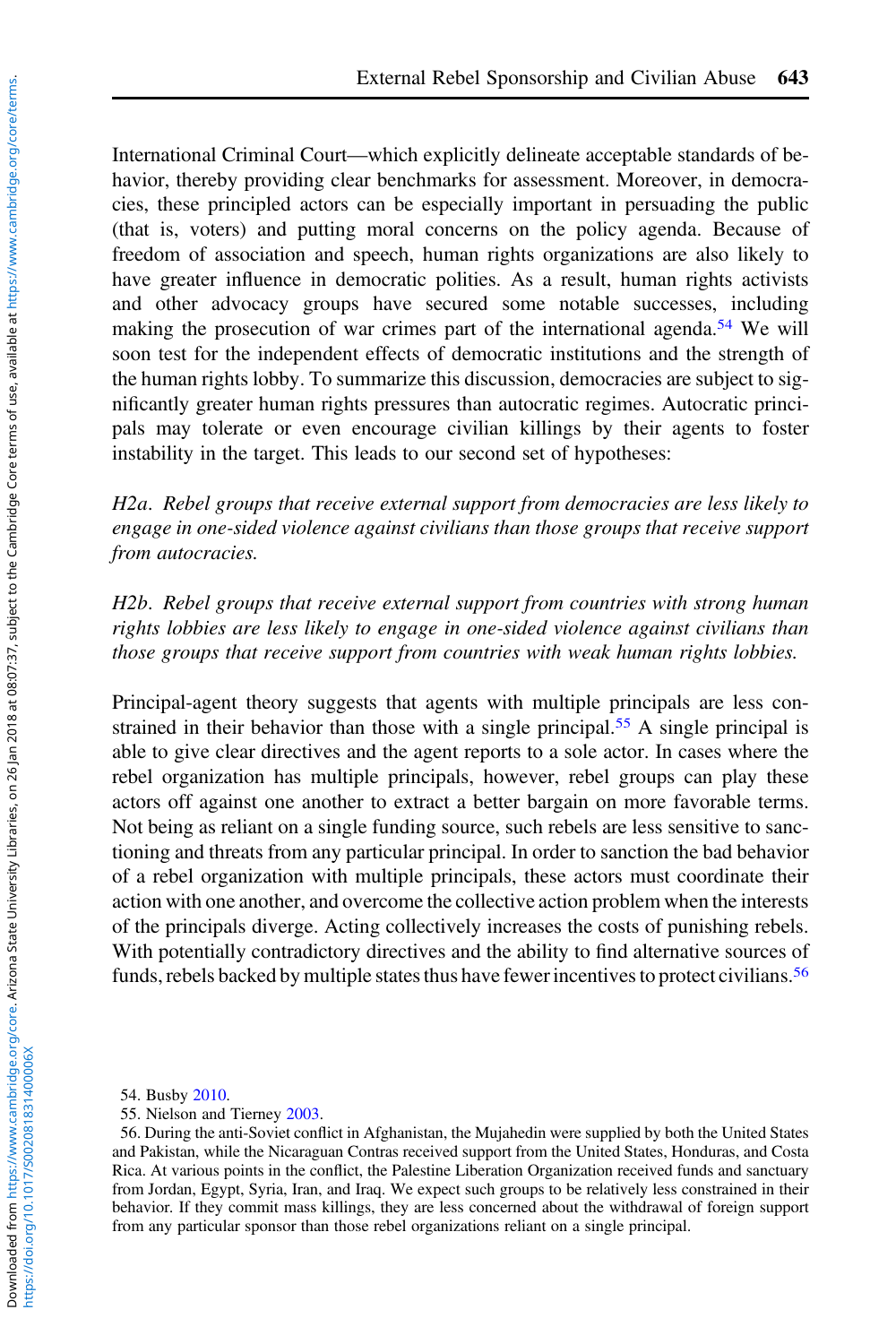However, the sponsors' regime types should condition this effect. As a single autocratic sponsor is unlikely to be concerned with human rights violations, we do not expect multiple autocratic sponsors to be more or less sensitive to rebel organizations' civilian killings. We do expect the effect of democratic principals to be diminished when multiple foreign actors back the group. If a rebel agent finds constraints imposed by democratic sponsors too limiting, the organization can turn to other principals that have a higher tolerance for war crimes. Therefore, in addition to our simple hypothesis about multiple principals, we also posit a conditional effect depending on regime type.

H3a. Rebel groups with multiple principals are more likely to engage in one-sided violence against civilians than those groups with a single principal.

H3b. The presence of multiple principals diminishes the effect of democratic principals in reducing one-sided violence against civilians.

This discussion yields five distinct hypotheses, which we test after briefly introducing the data and measurement of the key conceptual constructs.<sup>57</sup>

#### Data

Our unit of analysis is the individual rebel organization, with one observation per organization-year. The expanded Non-State Actors (NSA) in Conflict dyadic data, recently constructed by Cunningham, Gleditsch, and Salehyan,<sup>58</sup> defines the sample of conflict groups. As opposed to highly aggregate research designs, which utilize country-years or conflict-years, our research design disaggregates wars to the level of the rebel *organization*. This allows us to look at the behavior and attributes of each organization separately within the same conflict and country. In multiactor conflicts we are able to avoid problems of overaggregation associated with lumping all opposition groups together as "rebels," which ignores meaningful variation across organizations in terms of foreign funding, abusiveness, and other features of interest.

To test the relationship between foreign support and rebel violence against civilians, we analyze recent data on one-sided violence against noncombatants collected by the Uppsala Conflict Data Program (UCDP), which provides information on the

<sup>57.</sup> We do not explicitly hypothesize about the rank order of the effects of group sponsorship except to say that groups without support are less abusive than those with support, and those with democratic support are less abusive than those with autocratic support. However, we assume that if a rank order of abuse exists, groups with no support would be least abusive, followed by those with democratic support, those with mixed support, and finally those with autocratic support.

<sup>58.</sup> Cunningham, Gleditsch, and Salehyan [2009.](#page-26-0)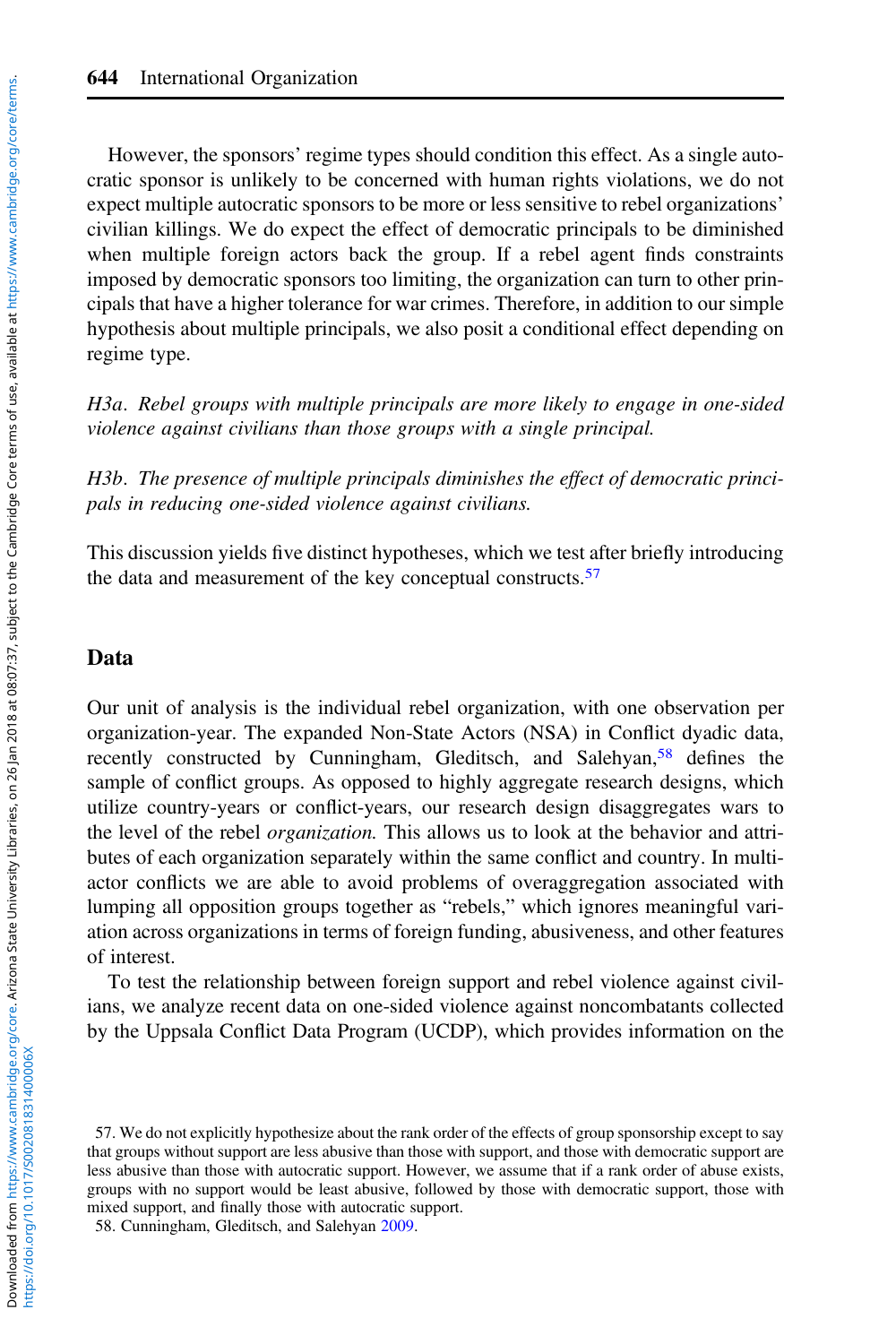count of people killed by the group during the year.<sup>59</sup> The definition of one-sided violence applied by the UCDP is the intentional and direct use of violence against noncombatants, resulting in at least twenty-five deaths per annum. This definition excludes deaths by siege or infrastructure damage as well as deaths from battlefield error, negligence, or crossfire. $60$  Because of the inclusion criteria, the death rate is sometimes much lower than media reports and other counts of "civilian deaths" suggest. However, this high bar for inclusion also makes the data ideally suited to testing hypotheses on purposeful attacks on civilians because it excludes "collateral damage" and other incidental violence. Because of the temporal bounds of the one-sided violence data set, the merged data sets yield a sample of roughly 1,000 observations for more than 200 rebel groups in more than 100 conflicts for the years 1989-2009.<sup>61</sup>

To test our first hypothesis regarding the relationship between foreign support and civilian victimization, we employ the measure of foreign support in the NSA. $62$  This is a binary indicator for whether an insurgent organization received military, economic, or other material support from any foreign state. Although this variable is sufficient for testing the basic hypothesis on support, our theory posits that different sources of support will lead to different levels of civilian victimization. Specifically, our theory and hypotheses require information on three features of the external support: (1) the number of supporters, (2) the sponsors' domestic political institutions, and (3) the strength of human rights organizational presence in the sponsor state. We calculate the number of sponsors by summing the number of states providing material support to the insurgency in a given year. Because the NSA data provide the name of each foreign sponsor, we can determine whether each foreign sponsor is democratic by matching it with data on domestic political institutions from the Polity IV data set. $63$  For human rights organizational presence, we use the number of human rights organizations (HROs) with permanent offices in these states compiled by Murdie and Bhasin.<sup>64</sup> We believe that permanent offices are important because they indicate a long-standing, institutional basis for activism and represent more reliable data than raw membership numbers.

62. Cunningham, Gleditsch, and Salehyan [2009.](#page-26-0)

63. Marshall and Jaggers [2010](#page-27-0). We define democratic sponsors as those that score a "6" or higher on the combined Polity IV scale.

64. Murdie and Bhasin [2011](#page-27-0).

<sup>59.</sup> See Eck and Hultman [2007;](#page-26-0) and Kreutz [2008.](#page-27-0)

<sup>60.</sup> Eck and Hultman [2007.](#page-26-0)

<sup>61.</sup> Data constraints limit our analysis to the post–Cold War period. Nonetheless, we believe that our argument holds for the Cold War as well, albeit with democratic states perhaps being marginally less concerned with human rights during the earlier period as the fight against communism was paramount. Moreover, while Cold War geopolitics was especially acute for the United States, our argument pertains to democracies more generally. However, this is a conjecture that we cannot test directly at this time. Relatedly, Meernik et al. find that human rights were an important determinant of US foreign assistance programs to governments, both during and after the Cold War, underscoring that human rights have been important in both eras, even for the United States. Meernik, Krueger, and Poe [1998.](#page-27-0)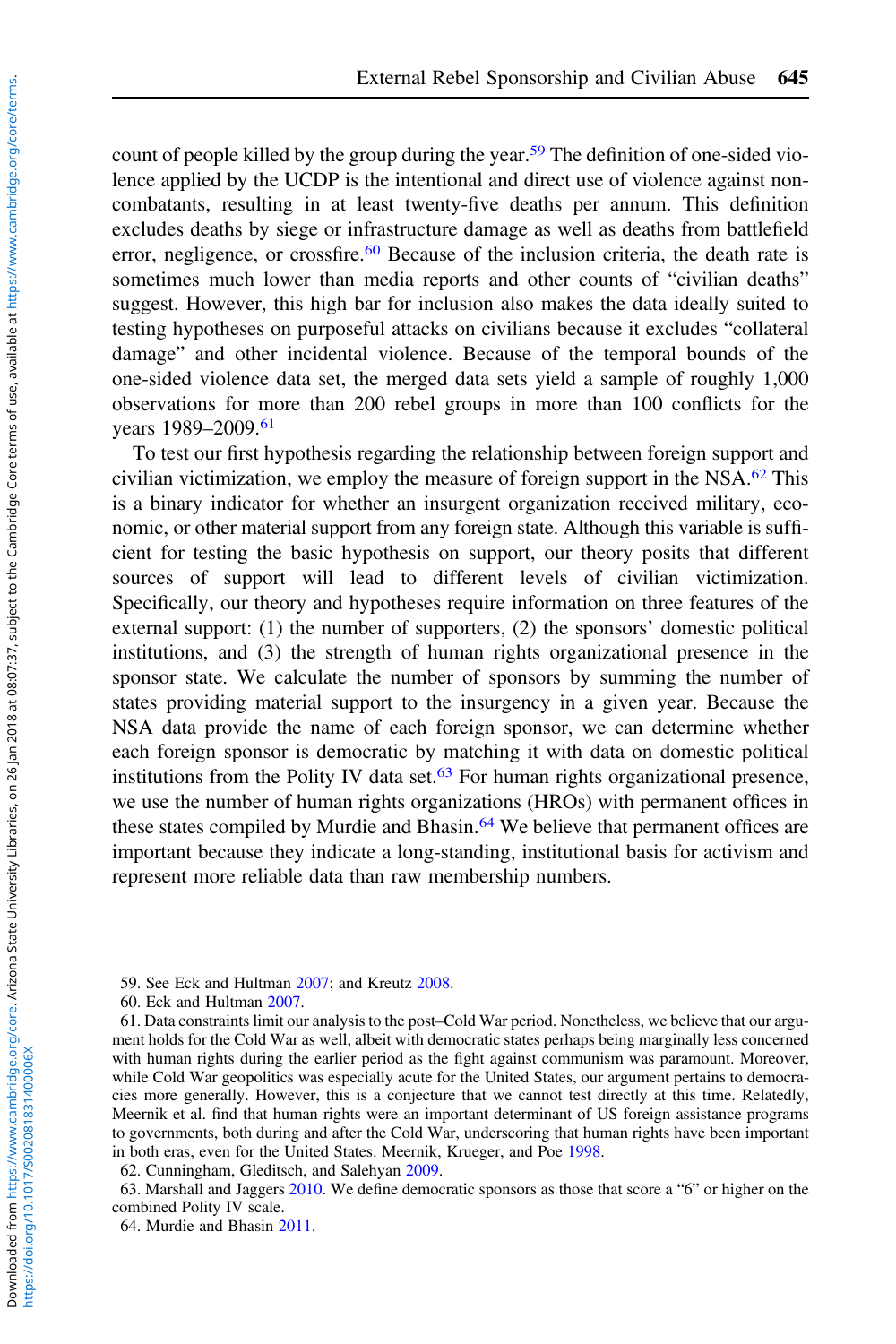We use several different permutations of our support variables. SUPPORT is a binary variable accounting for the presence of any foreign support. NUMBER OF SUPPORTERS is the count of foreign supporters. DEMOCRATIC SUPPORT is a binary variable indicating that at least one democratic state supported the insurgent group. We are also interested in how the composition of collective foreign support influences group behavior. We therefore construct the variable PERCENT DEMOCRATIC, which captures the proportion of supporters that are democracies when multiple sponsors exist. This allows us to determine if a greater concentration of democratic supporters imposes a more severe constraint on the behavior of the sponsored group. Finally, we construct an interaction term composed of our NUMBER OF SUPPORTERS and PERCENT DEMOCRATIC variables to examine whether increasing numbers of supporters mitigates the influence of democratic supporters.<sup>65</sup>

Previous research suggests that conflicts in which lootable resources play a significant role may lead to more violence against civilians.<sup>66</sup> In particular, Weinstein's argument presumes that the causal mechanisms linking lootable resources and foreign support with violence should be largely analogous. Our argument, though related to Weinstein's in its emphasis on rebel resources, specifies a different set of mechanisms, which arise from the principal-agent relationship between state sponsors and rebel organizations. If Weinstein's theory is correct, variables accounting for lootable resources and foreign support should both be statistically significant and similar in effect. However, we have argued that foreign sponsorship provides additional incentives to abuse civilians as a way for groups to signal commitment to sponsors. We account for the presence of LOOTABLE RESOURCES in all of our models. The measure is a binary indictor for the presence of lootable resources (gems or drugs) within the conflict area. Geospatial data on the location of gems is from Lujala<sup>67</sup> and Gilmore and colleagues,<sup>68</sup> whereas drug data are from Buhaug and Lujala.<sup>69</sup>

We also include several control variables. Recent research has suggested that the relative balance of capabilities between insurgent and government forces influences rebel strategies of violence. Wood, for example, argues that stronger insurgents are less likely to target the population because they are better able to provide security

65. It is perhaps important to clarify our argument about causality. Principal-agent theory suggests that foreign sponsors impose constraints on the behavior of the rebels they support, and that they work hard to select appropriate agents. This suggests an endogenous relationship, with the causal arrow between abuse and sponsorship running both ways. Researchers often treat endogeneity as a statistical nuisance and try to model it away through appropriate lags or instrumental variables. For us, this is less of a concern, since endogeneity is central to our theoretical argument and we explicitly expect both processes to be at work. Therefore, we seek to show correlational evidence that democratic sponsors are associated with less abusive rebel groups. Anecdotal case narratives—which we discussed earlier—along with future in-depth process tracing can help to tease out and validate causal mechanisms. For an example of such process tracing to validate causal mechanisms in the civil war literature, see Checkel [2013](#page-25-0).

<sup>66.</sup> See Kaldor [1999](#page-26-0); and Weinstein [2007](#page-28-0).

<sup>67.</sup> Lujala [2009.](#page-27-0)

<sup>68.</sup> Gilmore et al. [2005](#page-26-0).

<sup>69.</sup> Buhaug and Lujala [2005.](#page-25-0)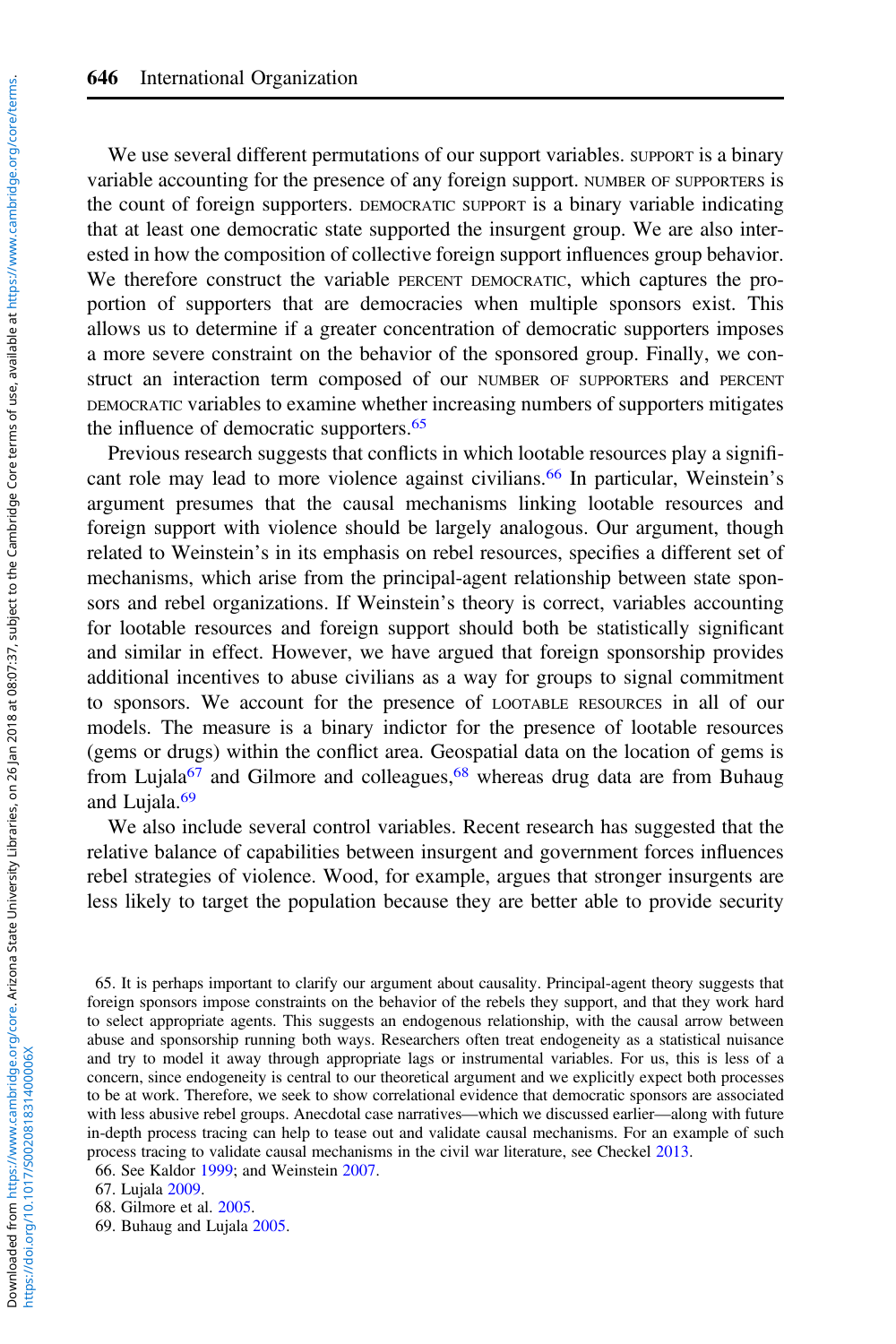and other benefits that encourage recruitment and foster loyalty among the population.<sup>70</sup> In a similar vein, Metelits suggests that when insurgent groups face increasing competition from the government, they are more likely to turn toward violence against civilians.<sup>71</sup> To account for the effect of insurgent military capabilities, we include a binary measure called FIGHTING CAPACITY, which indicates whether or not the group enjoyed a moderate or high level of capacity to win battles against the government. The measure is from the NSA data.

Recent research suggests that territorial control is strongly related to the types of violence armed actors employ. Kalyvas demonstrates that armed groups are less likely to employ indiscriminate violence against civilians in areas where they possess strong territorial control.<sup>72</sup> Balcells similarly shows that during the Spanish Civil War insurgents were more likely to resort to using "indirect violence" such as aerial and artillery bombardment against areas in which their support and control was low.<sup>73</sup> The absence of spatially disaggregated data on territorial control prohibits us from directly testing these arguments. However, we believe that the ability to exert effective control over territory in the aggregate should be negatively correlated with violence against civilians. TERRITORIAL CONTROL is a binary indicator measuring whether the group exerted at least a moderate level of territorial control; it is taken from the NSA data set.

We also include features of the conflict environment. Previous research demonstrates that more intense conflicts create greater incentives for violence against civilians.<sup>74</sup> The variable WAR represents conflict years in which the number of battle deaths exceeded 1,000, which is the standard definition of civil war in the literature. The measure is taken from the UCDP. Second, we control for the duration of the insurgency. DURATION is the count of years since the beginning of the conflict. Past research has also shown a positive relationship between insurgent and government violence.<sup>75</sup> As such, we include GOVERNMENT ONE-SIDED VIOLENCE as the log-transformed value (plus 1 to account for zeros) of the count of one-sided violence perpetrated by the government in a given year. We included a lagged dependent variable to address temporal dependence and serial correlation.

Characteristics of the conflict state may also influence one-sided violence by rebels, so we control for two relevant state-level variables. We include a control variable indicating the institutional composition of the conflict state. Democracies may encourage violent rebel attacks on civilians by virtue of the linkages between the preferences of the citizens and the actions of the state.<sup>76</sup> We measure DEMOCRACY with a dummy variable indicating a score of 6 or greater on the combined Polity IV scale.

- 72. See Kalyvas [1999](#page-26-0) and [2006.](#page-26-0)
- 73. Balcells [2011](#page-25-0).

- 75. See Hultman [2007](#page-26-0); and Wood [2010](#page-28-0).
- 76. See Goodwin [2006](#page-26-0); and Hultman [2012](#page-26-0).

<sup>70.</sup> Wood [2010](#page-28-0).

<sup>71.</sup> Metelits [2010](#page-27-0).

<sup>74.</sup> See Downes [2006](#page-26-0); Hultman [2007](#page-26-0); and Wood [2010](#page-28-0).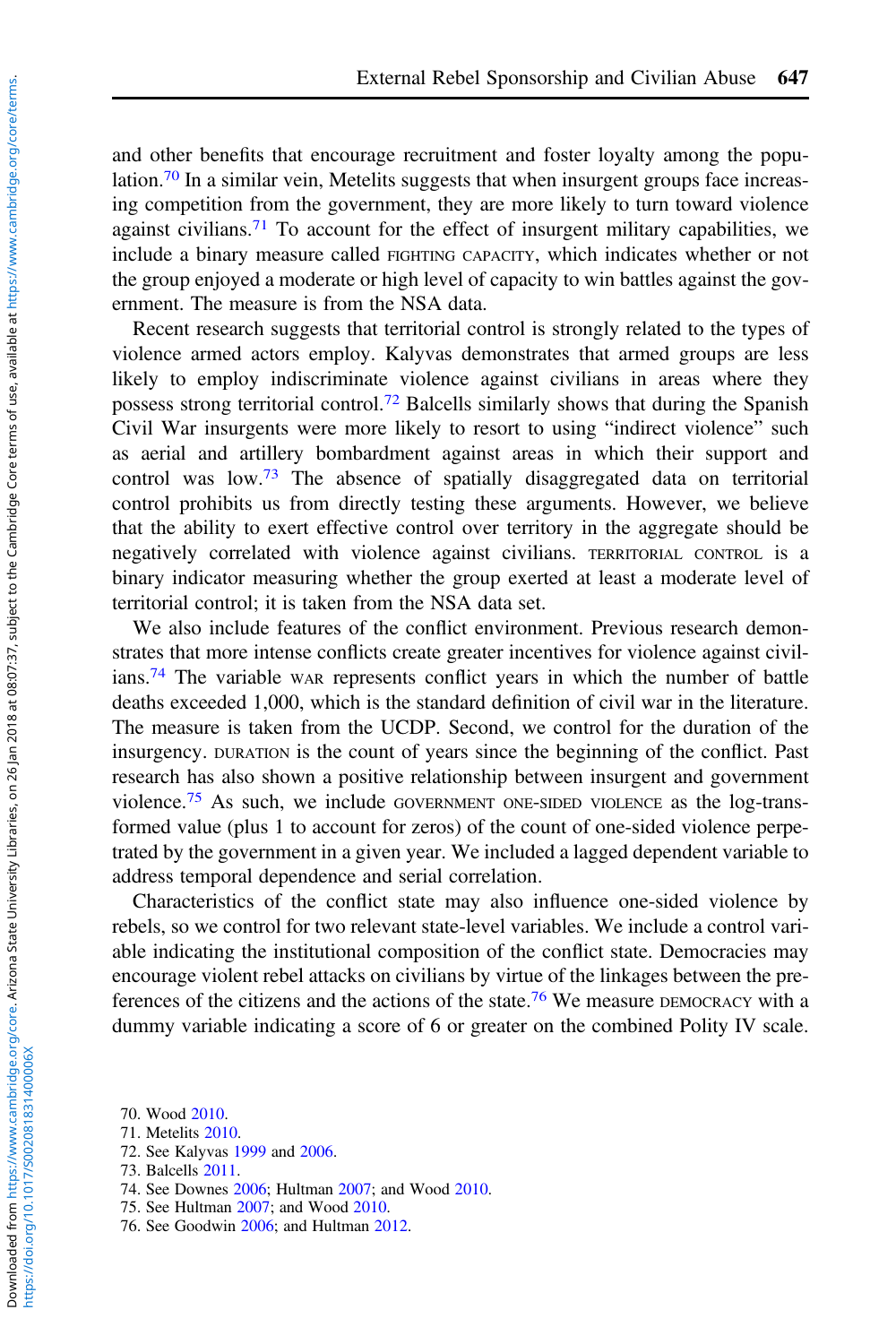We also control for the state's population size. Countries with larger populations present more opportunities for violence against citizens. POPULATION is measured using the natural log of the conflict state's total population.<sup>77</sup>

## Model and Results

The structure of the dependent variable is a time-series cross-section of rebel groups with annual counts of one-sided violence against civilians by rebel organization. Because the dependent variable demonstrates significant overdispersion, we estimate a negative binomial model. In order to account for within-group correlation, we employ robust standard errors clustered on the insurgent-government dyad. Taken as a whole, the results from the statistical model support the hypothesized relationships discussed earlier. Model 1 in [Table 1](#page-16-0) presents the results for the most basic model, which includes only the binary measure indicating whether the rebels received material support from a foreign patron.<sup>78</sup> In this model, the coefficient for the aggregate support variable is positive and achieves statistical significance at the 0.1 level. This result provides some support for the general argument that support from foreign sponsors encourages higher levels of violence against noncombatants. However, this must be taken with a grain of salt because we expect democratic and autocratic sponsorship to have very different effects.

Model 2 tests the relationship between democratic sponsorship and insurgent behavior. As before, the variable for any support is statistically significant and positive, indicating that support is associated with greater abuses against the local population. Indeed, once we parse out democratic sponsorship, this variable is more statistically significant. As expected, the coefficient for the variable accounting for the presence of support from at least one democratic sponsor is negatively signed and statistically significant, suggesting that groups with at least some support originating from democracies are less likely to target civilians than rebel groups supported only by non-democratic states. Indeed, the coefficient on democratic support nearly cancels out the effect of sponsorship in general.<sup>79</sup> Model 3 shows the results for our alternative measure of democratic support, which accounts for the proportion of foreign sponsors that are democracies. The coefficient for this variable is negative and statistically significant, suggesting that as the percentage of a group's supporters that are democratic states increases, the less violence it employs against civilians. These results lend support to our second hypothesis.

Next, we examine the effect of multiple principals. In Model 4 our indicator of the number of foreign supporters is positive and statistically significant. This result holds

<sup>77.</sup> Singer, Bremer, and Stuckey [1972](#page-28-0).

<sup>78.</sup> These results are robust to a number of different specifications. We report these in an online appendix available with our replication data.

<sup>79.</sup> We are somewhat surprised (and encouraged) to find that groups with democratic sponsors engage in about as much abuse as those with no sponsors at all. See fn. 57 above for a discussion of rank order expectations.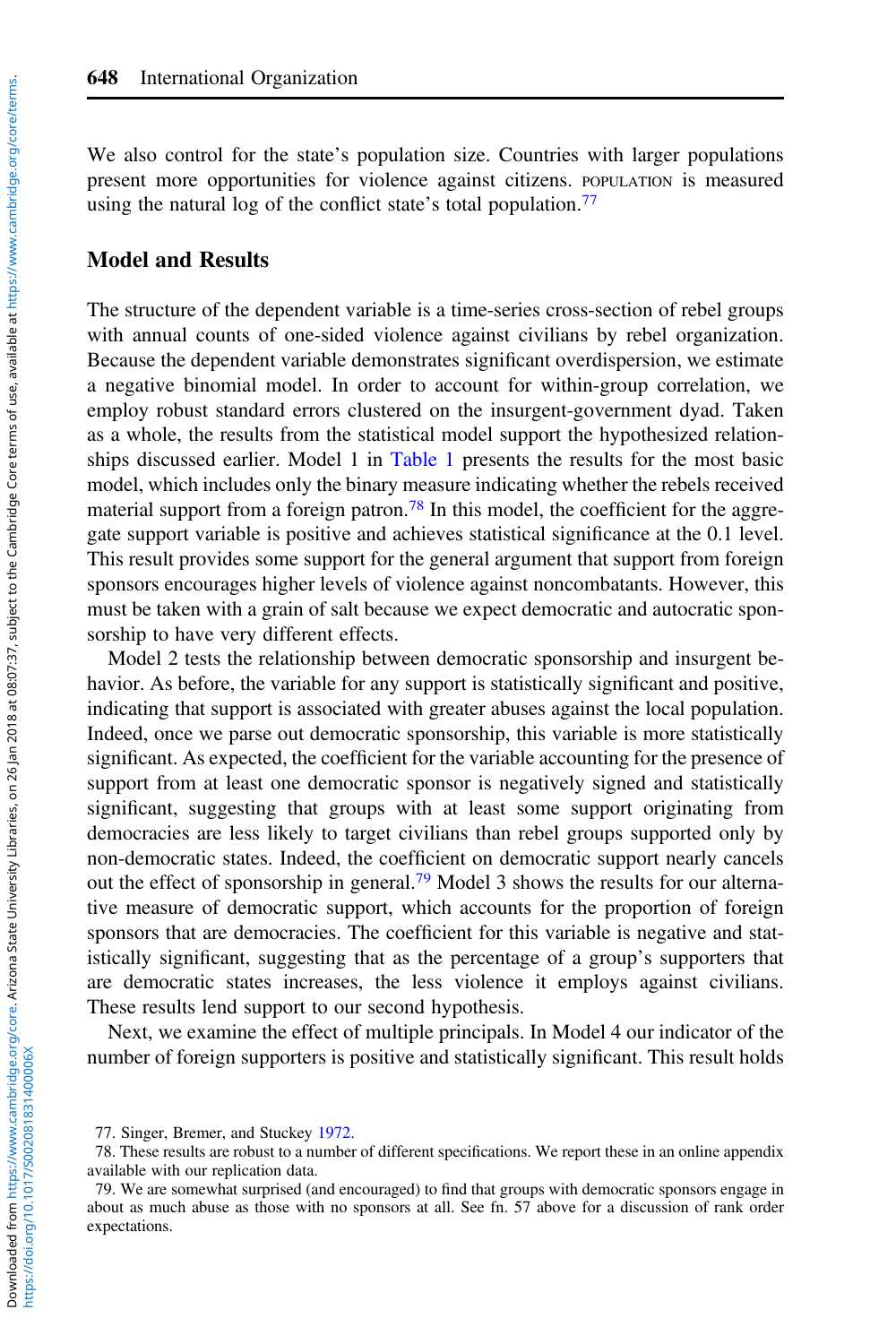| Variables                                    | Model 1     | Model 2   | Model 3   | Model 4   | Model 5               | Model 6      |
|----------------------------------------------|-------------|-----------|-----------|-----------|-----------------------|--------------|
| <b>SUPPORT</b>                               | $0.462^{+}$ | $0.648*$  | $0.658*$  |           |                       |              |
|                                              | (0.262)     | (0.278)   | (0.275)   |           |                       |              |
| DEMOCRATIC SUPPORT                           |             | $-0.573*$ |           |           |                       |              |
|                                              |             | (0.281)   |           |           |                       |              |
| PERCENT DEMOCRATIC                           |             |           | $-0.853*$ |           | $-0.601$ <sup>+</sup> | 0.584        |
|                                              |             |           | (0.381)   |           | (0.357)               | (0.742)      |
| <b>NUMBER OF SUPPORTERS</b>                  |             |           |           | $0.196*$  | $0.218*$              | 0.361        |
|                                              |             |           |           | (0.089)   | (0.090)               | (0.136)      |
| PERCENT * NUMBER                             |             |           |           |           |                       | $-1.100^{+}$ |
|                                              |             |           |           |           |                       | (0.613)      |
| WAR                                          | 2.069*      | $2.090*$  | $2.130*$  | $2.061*$  | 2.119*                | 2.080*       |
|                                              | (0.365)     | (0.364)   | (0.380)   | (0.356)   | (0.370)               | (0.362)      |
| <b>LOOTABLE RESOURCES</b>                    | 0.310       | 0.308     | 0.375     | 0.310     | 0.366                 | 0.289        |
|                                              | (0.238)     | (0.234)   | (0.234)   | (0.242)   | (0.237)               | (0.243)      |
| <b>GOVERNMENT VIOLENCE</b>                   | $0.171*$    | $0.155*$  | $0.141*$  | $0.145*$  | $0.126*$              | $0.105 +$    |
|                                              | (0.065)     | (0.063)   | (0.064)   | (0.063)   | (0.064)               | (0.061)      |
| <b>TERRITORIAL CONTROL</b>                   | $-0.618*$   | $-0.563*$ | $-0.570*$ | $-0.623*$ | $-0.573*$             | $-0.626*$    |
|                                              | (0.280)     | (0.276)   | (0.272)   | (0.269)   | (0.256)               | (0.261)      |
| <b>FIGHTING CAPACITY</b>                     | $1.621*$    | $1.501*$  | 1.467*    | 1.570*    | 1.438*                | 1.448*       |
|                                              | (0.405)     | (0.402)   | (0.407)   | (0.400)   | (0.409)               | (0.406)      |
| POPULATION SIZE                              | 0.127       | $0.150 +$ | $0.163*$  | $0.138 +$ | $0.167*$              | $0.174*$     |
|                                              | (0.080)     | (0.078)   | (0.080)   | (0.080)   | (0.080)               | (0.080)      |
| <b>DEMOCRACY</b>                             | 0.310       | 0.218     | 0.201     | 0.348     | 0.254                 | 0.330        |
|                                              | (0.307)     | (0.303)   | (0.311)   | (0.314)   | (0.320)               | (0.324)      |
| <b>DURATION</b>                              | 0.025       | 0.023     | 0.020     | 0.025     | 0.022                 | 0.020        |
|                                              | (0.022)     | (0.021)   | (0.021)   | (0.023)   | (0.023)               | (0.022)      |
| REBEL VIOLENCE <sub><math>(t-1)</math></sub> | 0.003       | 0.003     | 0.003     | 0.003     | 0.003                 | 0.003        |
|                                              | (0.002)     | (0.002)   | (0.003)   | (0.002)   | (0.002)               | (0.002)      |
| Constant                                     | $-0.748$    | $-1.073$  | $-1.176$  | $-0.869$  | $-1.261$              | $-1.410$     |
|                                              | (1.383)     | (1.352)   | (1.557)   | (1.396)   | (1.375)               | (1.381)      |
| <i><b>Observations</b></i>                   | 1007        | 1007      | 1007      | 1007      | 1007                  | 1007         |
| Wald $X^2$                                   | 224.49      | 206.88    | 193.37    | 214.99    | 201.34                | 188.15       |
| $Prob > X^2$                                 | 0.000       | 0.000     | 0.000     | 0.000     | 0.000                 | 0.000        |
| Alpha                                        | 17.432      | 17.342    | 17.316    | 17.400    | 17.330                | 17.231       |
|                                              | (2.656)     | (2.503)   | (2.487)   | (2.506)   | (2.478)               | (2.464)      |

#### <span id="page-16-0"></span>TABLE 1. Regression results: Foreign support and rebel violence

*Notes*: Negative binomial regression coefficients with robust standard errors clustered on dyad in parentheses. \*  $p \le 0.05$ ;  $+p \leq .10$  (two-tailed test).

when we include our indicator for proportion of democratic sponsors in Model 5. Consequently, we find support for H3a, which argues that multiple principals reduce the constraints on agents and encourage greater levels of violence against civilians. However, this variable does not account for regime type among the several foreign patrons. Model 6 explores the contingent influence of the number of principals on the constraining effect of democracy. The coefficients for both constituent terms are positive but statistically insignificant. However, looking at the significance of individual components in the interaction can be misleading.<sup>80</sup> The interaction term composed of the percent democratic variable and the number of supporting states

https://doi.org/10.1017/S002081831400006X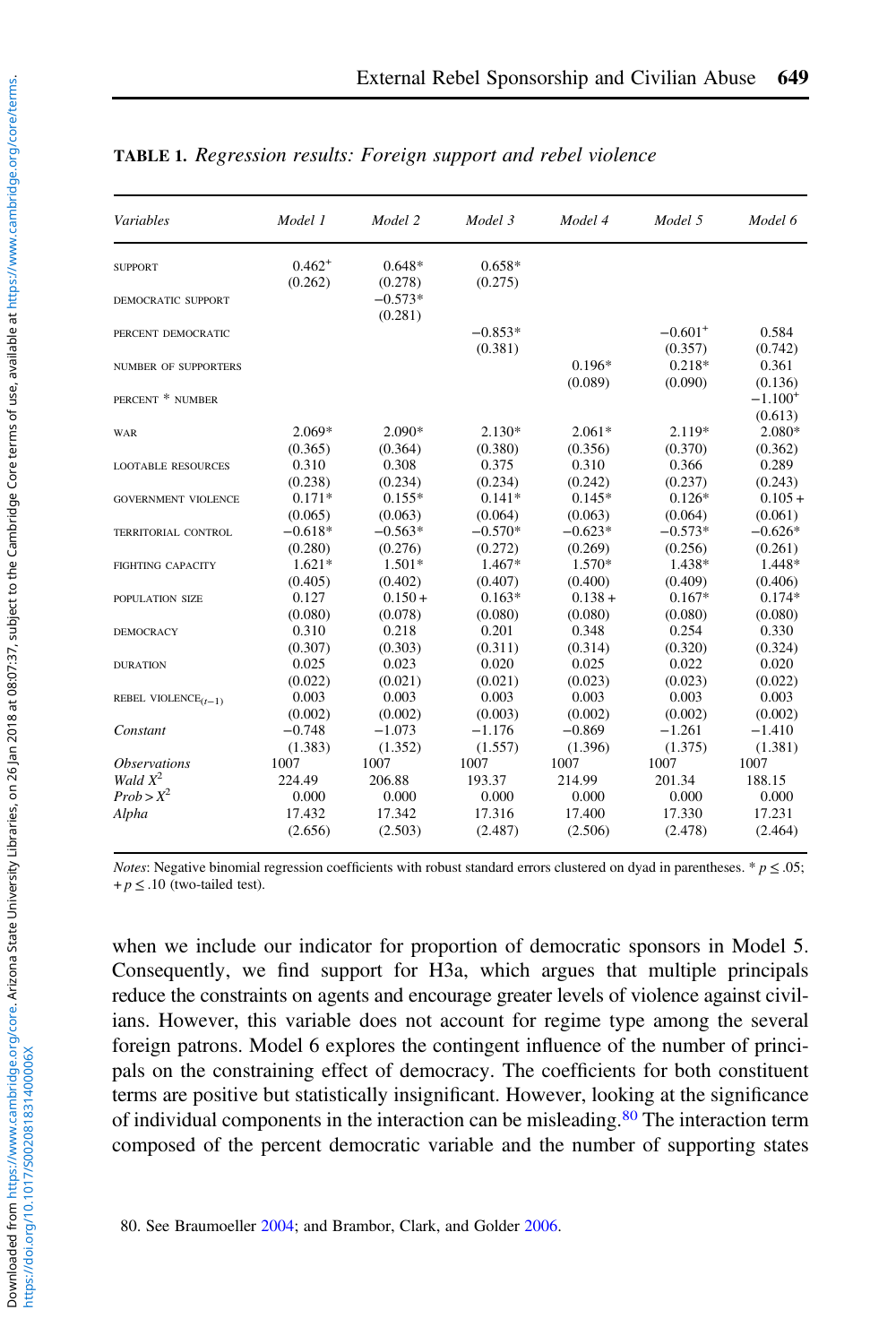variable is both negative and significant with 90 percent confidence intervals. This indicates support for H3b. We return to this relationship in our discussion of marginal effects.

Although the results of our first model offer support for the hypothesis that the resources provided by foreign sponsors may encourage violence against civilians, our discussion and quantitative analysis also demonstrate that not all support is the same.<sup>81</sup> Democratic leaders—who are more likely to express an interest in human rights and are more likely to face domestic backlash when agents engage in high levels of civilian killing—are more likely to take steps to curb such behavior. Because of selection by democracies and constraints imposed, insurgents supported by democratic states are less likely to engage in high levels of violence than their counterparts whose support comes from nondemocratic states.

An additional finding of note surrounds the role of lootable resources in shaping insurgent behavior. If foreign sponsorship is simply another resource that does not require cooperative relationships with civilians, it should have effects similar to that of gemstones and narcotics. However, the results presented here fail to support this conjecture. The variable accounting for the presence of lootable resources is positive across the specifications but fails to achieve statistical significance. Although this certainly does not serve as a definitive test of Weinstein's theory, the results nonetheless indicate that there is no statistically significant relationship between the presence of loot in the conflict zone and the extent of civilian abuse.<sup>82</sup> Foreign sponsorship has a noticeably larger and more significant effect than natural resources alone.

Turning to the control variables, the severity of the conflict is positively correlated with the severity of abuse, and the coefficient is statistically significant.<sup>83</sup> One might presume that severe conflicts simply produce greater collateral damage, yet the oneside violence data we have used as our dependent variable explicitly exclude such incidental and unintentional killing. Government violence against civilians measure is also positive, and it is marginally significant across the various model specifications. A group's overall ability to effectively challenge the government on the battlefield—its fighting capacity—is also related to its decisions regarding violence against civilians. Groups that enjoy at least a moderately high level of fighting

<sup>81.</sup> In alternative specifications we substituted the percent democratic measure with separate binary indicators capturing whether support originated exclusively from democratic states, exclusively from autocratic states, or from a mixture of the two. Consistent with our argument, the results reveal a positive and statistically significant relationship between exclusively autocratic support and greater levels of anticivilian violence.

<sup>82.</sup> These contradictory findings may result from measurement error because the indicator used here captures only whether lootable resources were present in the conflict area and not whether the rebel group actually used them to fund its resources. In alternative specifications we substituted a measure accounting for whether the group used conflict resources as a source of financing. The results are substantively and statistically very similar. See Rustad and Binningsbø [2012.](#page-28-0)

<sup>83.</sup> It might be argued that foreign support produces more overall battle deaths, and therefore more civilian deaths as a by-product. However, we do not find that foreign support for rebel organizations is significantly associated with more overall battle deaths when using a similar negative binomial model with battle deaths as the dependent variable.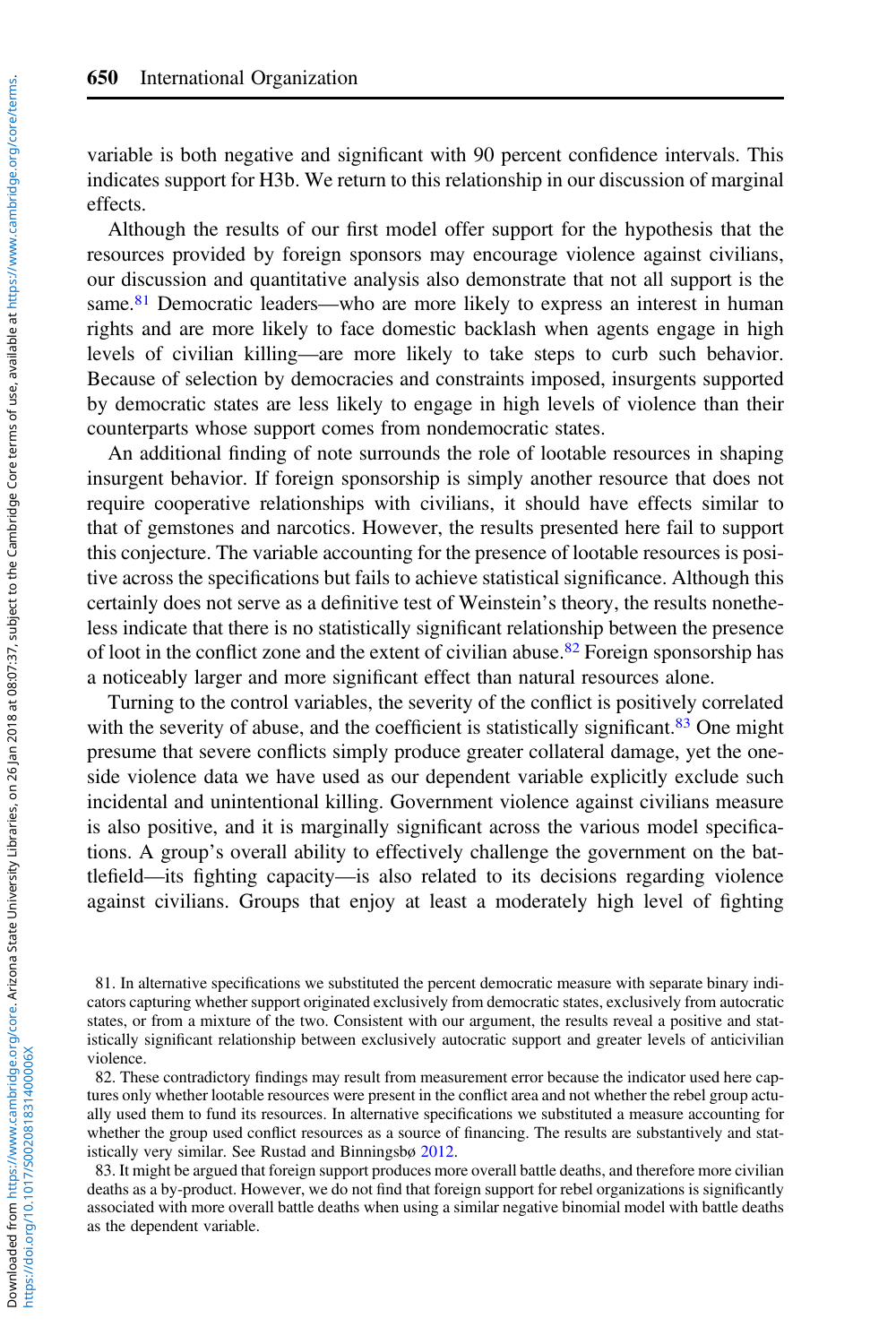capacity are more likely to engage in high levels of violence against civilians. This result is contrary to previous findings and suggests the need to further explore the relationship between rebel capabilities and violence strategies.<sup>84</sup> However, the variable accounting for a group's ability to exert control over territory is negatively correlated with civilian targeting, and the coefficient is significant. This provides some support to theories suggesting that the ability to control and govern territory makes civilian abuse less likely.<sup>85</sup>

Lastly, population size is significant and positive in most model specifications. Thus, countries with larger populations are more likely to face higher levels of violence against civilians. Other controls fail to achieve statistical significance in our models. Conflict duration is positively correlated with violence toward civilians, though it is not statistically significant. We likewise fail to find support for the proposition that conflicts in democratic states invite higher levels of violence from insurgents. The lagged dependent variable also fails to achieve statistical significance. Although this result is perhaps surprising, it suggests that violence against civilians is more a function of changes in the conflict environment than of the group's "type."

In order to illustrate the substantive impact of various aspects of support, we also calculate the predicted effects on the level of violence insurgents employ against civilians. Based on Models 1 and 2 in [Table 1](#page-16-0), we estimated the marginal effects of support and democratic support. [Figure 1](#page-19-0) displays these effects graphically using a violin plot, which is a convenient way to display marginal effects of explanatory variables on expected changes in the dependent variable.<sup>86</sup> It combines the advantages of a boxplot, which show the average effect and the uncertainty surrounding it, with a kernel density plot, which shows the entire distribution of the variable's effect. Specifically, we construct a box plot of the marginal effect under two high probability scenarios, and then add a rotated normal kernel density plot to each side of the box plot.

Holding all covariates at their mean values, and binary variables at their modal values, the expected number of one-sided deaths in a given year more than doubles when rebel organizations have foreign support—supported insurgents are predicted to deliberately kill more than double the number of civilians per year. This indicates strong support for our claim that rebel organizations with foreign support are more likely to engage in one-sided violence against civilians than those without foreign support. Our second hypothesis suggested that rebel groups receiving external support from democracies are less likely to engage in one-sided violence against civilians than those groups that receive support from autocracies. Consistent with this hypothesis, the predictions suggest that democratically sponsored rebel groups engage in roughly half as much one-sided violence as their nondemocratically sponsored counterparts. Interestingly, these predictions indicate that

<sup>84.</sup> This discrepancy may be partly driven by differences in the measures. While our measure is a binary indicator of combat capabilities, Wood's measure was a ratio of troop counts. While the measures should correlate, they may capture quite different elements of rebel "capabilities."

<sup>85.</sup> See Kalyvas [1999](#page-26-0) and [2006;](#page-26-0) and Balcells [2011.](#page-25-0)

<sup>86.</sup> Hintze and Nelson [1998](#page-26-0), 181–84.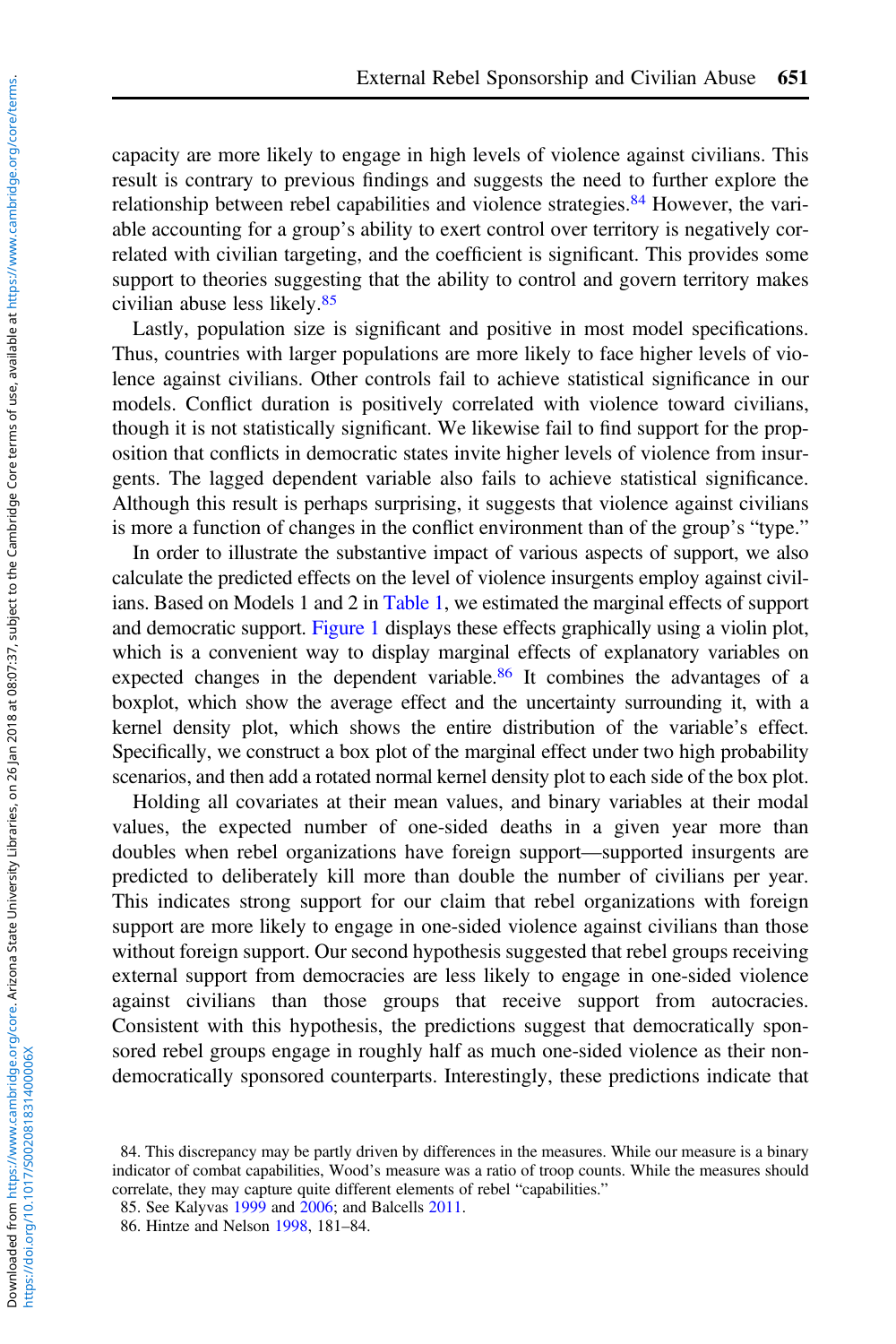<span id="page-19-0"></span>groups supported by democratic sponsors are expected to behave similarly to those with no foreign support. These results further reinforce the argument that the sponsor type matters—when sponsors care about human rights, rebel agents are more likely to act with greater restraint toward civilians.



FIGURE 1. Violin plots of marginal effects for foreign support (top) and foreign democratic support (bottom) on one-sided violence (OSV)

[Figure 2](#page-20-0) visually displays the interaction between the number of foreign supporters and the proportion of democracies in the support group along with uncertainty estimates for each prediction. On the x axis is the number of democratic sponsors for a given number of total sponsors, which we vary by panel (one through six sponsors), and on the y axis we show the predicted number of one-sided violence incidents. We find that the marginal effect of additional democracies on one-sided violence incidents decreases as the total number of sponsors increases. For an average rebel group with six sponsors, the expected number of one-sided violence incidents is approximately ten if none of the sponsors are democratic (0 percent). It drops to three if one of the sponsors is democratic (17 percent), and is just one expected incident if two of the sponsors are democratic (33 percent). Yet the marginal effect of additional democratic sponsors in the mix has a decreasing effect on the expected count of one-sided violence incidents. For a rebel group with four external sponsors, the expected number of one-sided violence incidents is approximately four if none of the sponsors are democratic (0 percent). It drops to about one if one of the sponsors is democratic (25 percent), and just 0.5 if two of the sponsors are democratic (50 percent), and then to 0.25 for three democratic sponsors (75 percent). This suggests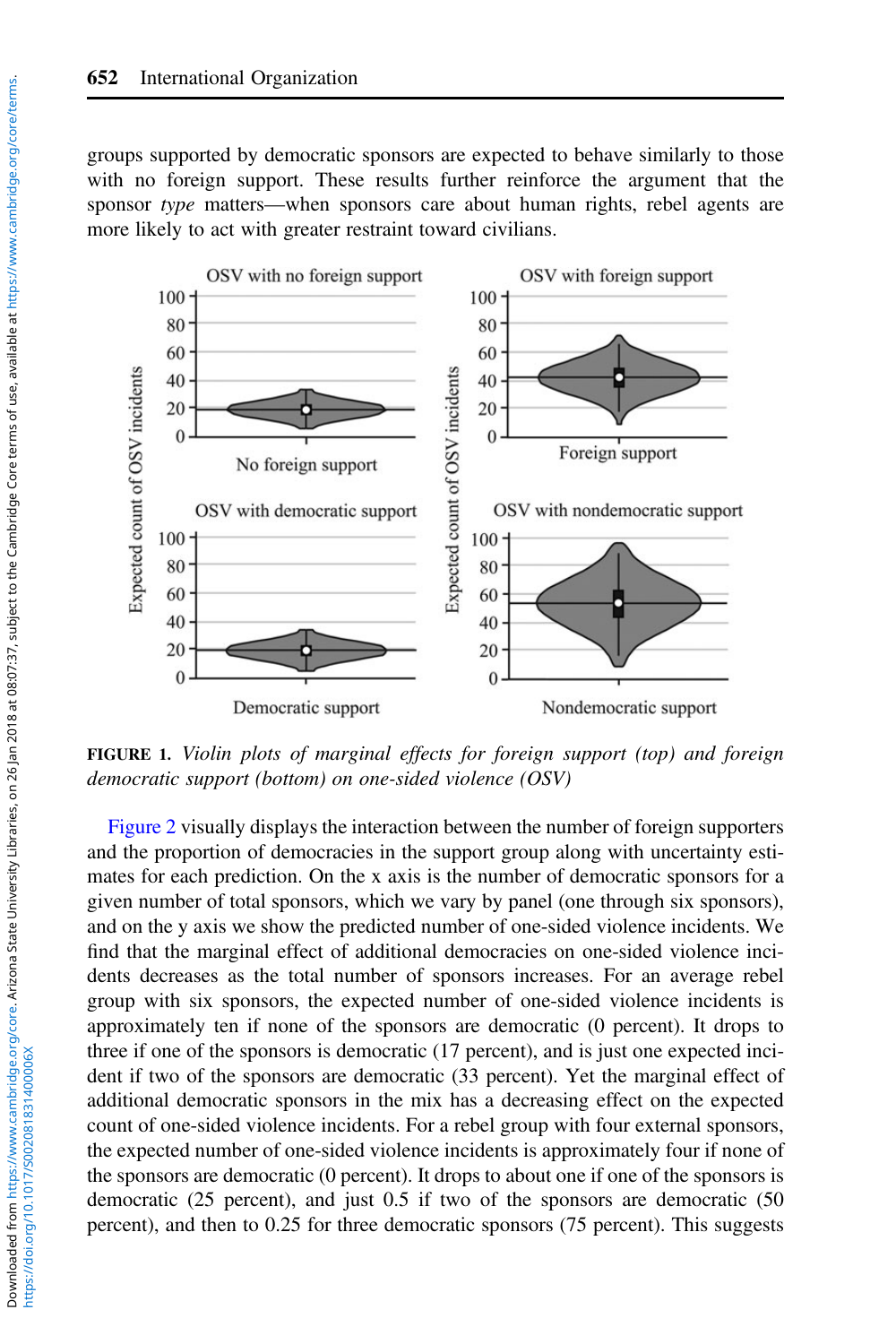<span id="page-20-0"></span>that both multiple and democratic sponsorship are important factors in predicting the magnitude of violence against civilians, but that their effects are conditional. The marginal effect of additional democratic sponsors is proportionally less than for the first one—the slope is initially steep but tapers off as the number of democratic sponsors increases, and the slope is significantly steeper for rebel groups with multiple sponsors than for those with only a couple sponsors. In sum, this implies that having at least one democratic sponsor can significantly diminish incentives to engage in civilian victimization, especially for rebel groups with multiple sponsors, but that this "democratic effect" has diminishing returns.



FIGURE 2. Interaction effect of the number of sponsors and the proportion of democratic sponsors on one-sided violence

# Examining the Democratic Effect

The data show that democracies are less likely to support rebels that commit war crimes and atrocities. Why is this the case? We argued that democracies are more likely to internalize human rights norms. Norm internalization is inherently difficult to measure empirically because it relies on subjective understandings of the importance of rights; we do not attempt to do so here. Constraints on executive behavior are partly captured in the construction of the Polity Index, which is included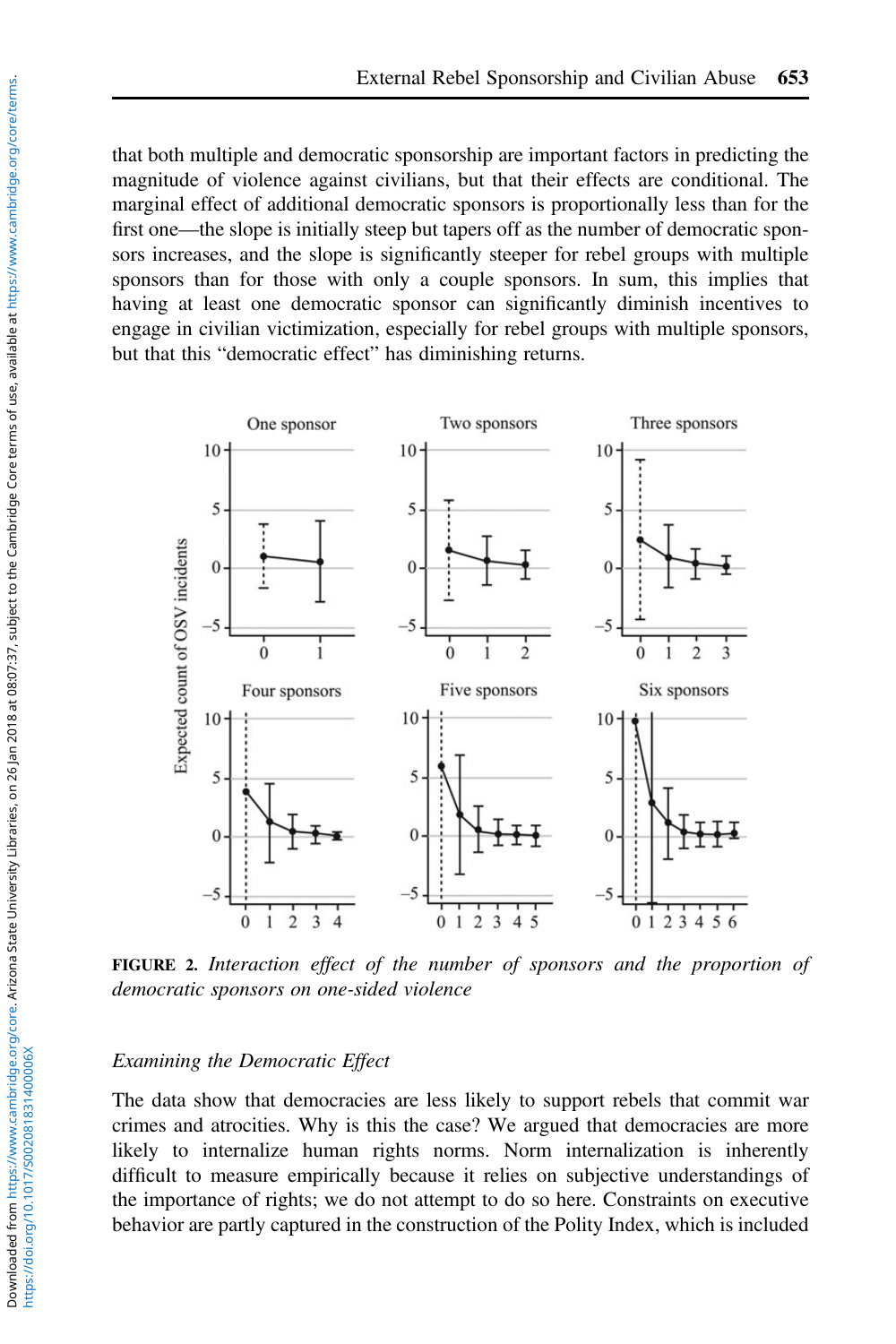in our models. In H2b we argued that an especially powerful factor in democracies is the strength of human rights pressure groups. Here we first demonstrate that democracies do face stronger human rights pressures than autocracies; second, we show that these HROs can account for much of the democratic effect.

TABLE 2. Number of human rights organizations in democratic and autocratic sponsors

|                                                 | Mean HROs    | Standard deviation | Minimum | Maximum |
|-------------------------------------------------|--------------|--------------------|---------|---------|
| DEMOCRATIC SPONSOR<br><b>AUTOCRATIC SPONSOR</b> | 4.84<br>0.44 | 11.82<br>0.65      |         |         |

Note: HRO = human rights organization.

It is relatively easy to demonstrate that democracies are more likely to face powerful human rights lobbies. Democracies, nearly by definition, allow for freedom of assembly and association as well as the right to petition the government.Table 2 compares countryyears with democratic sponsors and autocratic sponsors from our data. Table 2 shows that the average number of HROs is nearly five in democracies whereas it is less than one in autocracies. The difference in the range is also quite large: there are up to seventy-one HROs in democracies, but a maximum of four in nondemocracies.

We test the effects of HROs and democracy as independent dimensions in the model. If HROs are doing much of the work in the empirical model, then the independent effect of democracy should be greatly diminished. That is, the HRO measure should "soak up" much of the variance in democracy, while exerting a strong effect on its own. These results are presented in [Table 3](#page-22-0). The models use the same specifications as those discussed earlier, but we add an indicator accounting for the number of HROs with permanent offices in the sponsor state. Model 7 reports the results for the model substituting our HRO measure for the variable measuring proportion of democratic support. The analysis indicates that HRO presence is negatively and significantly related to civilian victimization. Specifically, as the number of HRO offices in the sponsor state increases—reflecting a denser network of human rights advocacy groups and greater lobbying power by such groups—the level of violence against civilians committed by insurgent groups declines dramatically.

Model 8 further explores this relationship by examining the independent influences of democracy and HRO density simultaneously. The results of this model suggest that HROs—more than institutional democracy—restrain sponsored group behavior toward civilians. In the model, both the HRO and percent democratic support variable are negatively signed; however, only the HRO variable achieves statistical significance.<sup>87</sup>

<sup>87.</sup> After estimating the joint model, we examined multicollinearity as exhibited in the variance inflation factor, but found little evidence of any significant problem. Tolerance levels were all well below the critical threshold.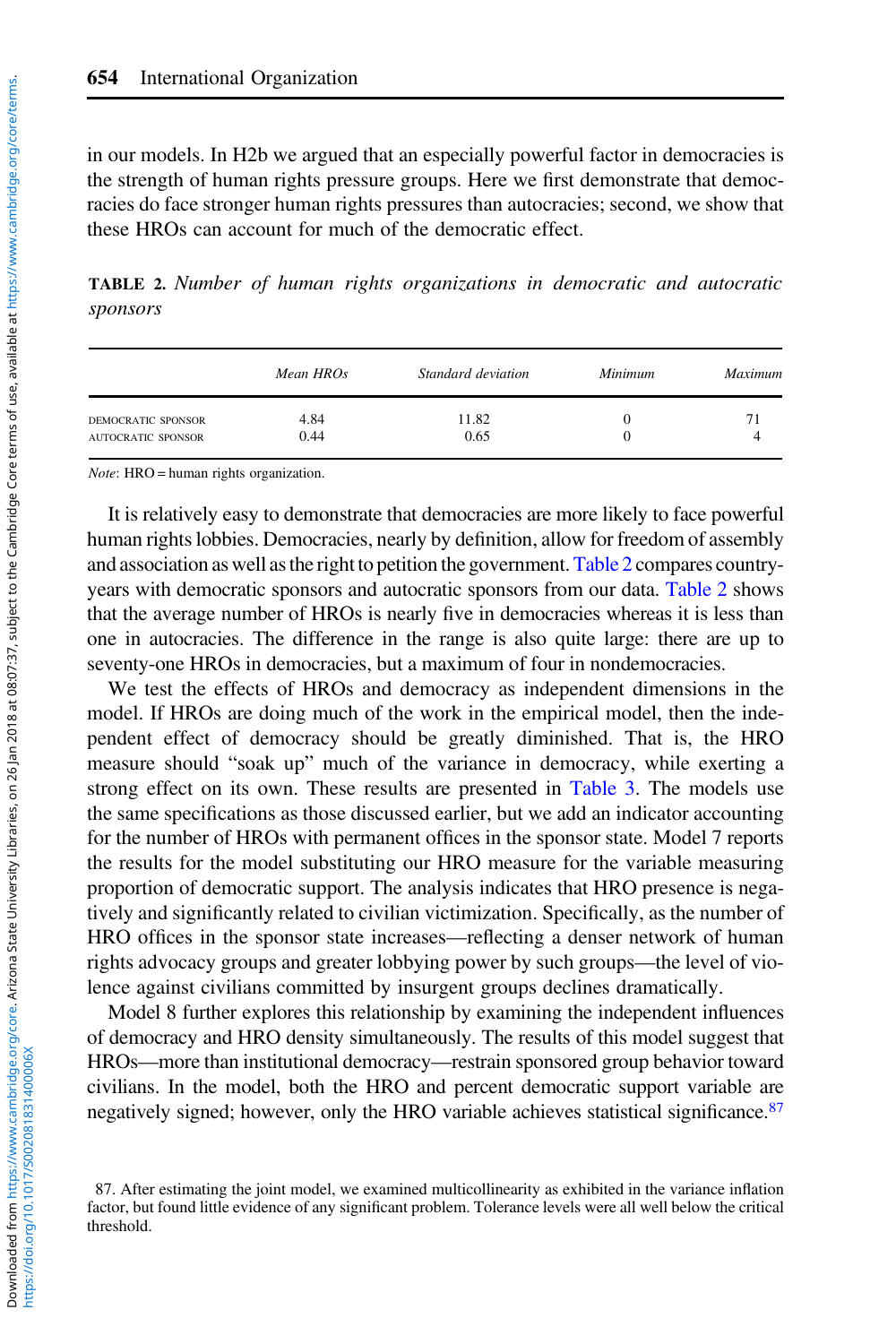| $0.549*$<br><b>SUPPORT</b><br>(0.240)<br>PERCENT DEMOCRATIC<br>$-0.061*$<br><b>HRO OFFICES</b><br>(0.014)<br>1.887*<br>WAR | $0.641*$<br>(0.250)<br>$-0.435$<br>(0.424)<br>$-0.060*$<br>(0.014)<br>1.915*<br>(0.377)<br>0.272 |
|----------------------------------------------------------------------------------------------------------------------------|--------------------------------------------------------------------------------------------------|
|                                                                                                                            |                                                                                                  |
|                                                                                                                            |                                                                                                  |
|                                                                                                                            |                                                                                                  |
|                                                                                                                            |                                                                                                  |
|                                                                                                                            |                                                                                                  |
|                                                                                                                            |                                                                                                  |
|                                                                                                                            |                                                                                                  |
| (0.367)                                                                                                                    |                                                                                                  |
| 0.211<br><b>LOOTABLE RESOURCES</b>                                                                                         |                                                                                                  |
| (0.247)                                                                                                                    | (0.252)                                                                                          |
| 0.051<br><b>GOVERNMENT VIOLENCE</b>                                                                                        | 0.044                                                                                            |
| (0.061)                                                                                                                    | (0.060)                                                                                          |
| $-0.781*$<br>TERRITORIAL CONTROL                                                                                           | $-0.730*$                                                                                        |
| (0.292)                                                                                                                    | (0.289)                                                                                          |
| 1.198*<br><b>FIGHTING CAPACITY</b>                                                                                         | $1.114*$                                                                                         |
| (0.352)                                                                                                                    | (0.366)                                                                                          |
| 0.053<br>POPULATION SIZE                                                                                                   | 0.071                                                                                            |
| (0.081)                                                                                                                    | (0.084)                                                                                          |
| 0.412<br><b>DEMOCRACY</b>                                                                                                  | 0.324                                                                                            |
| (0.315)                                                                                                                    | (0.328)                                                                                          |
| 0.023<br><b>DURATION</b>                                                                                                   | 0.021                                                                                            |
| (0.022)                                                                                                                    | (0.022)                                                                                          |
| $0.007*$<br>REBEL VIOLENCE <sub><math>(t-1)</math></sub>                                                                   | $0.007*$                                                                                         |
| (0.002)                                                                                                                    | (0.002)                                                                                          |
| 0.585<br>Constant                                                                                                          | 1.257                                                                                            |
| (1.419)                                                                                                                    | (1.281)                                                                                          |
| 890<br><i><b>Observations</b></i>                                                                                          | 890                                                                                              |
| Wald $X^2$<br>134.68                                                                                                       | 133.72                                                                                           |
| $Prob > X^2$<br>0.000                                                                                                      | 0.000                                                                                            |
| Alpha<br>15.637                                                                                                            | 15.608                                                                                           |
| (2.378)                                                                                                                    | (2.362)                                                                                          |

<span id="page-22-0"></span>

|  |  |  | TABLE 3. Human rights organizations in principals and one-sided violence |  |  |  |  |  |
|--|--|--|--------------------------------------------------------------------------|--|--|--|--|--|
|--|--|--|--------------------------------------------------------------------------|--|--|--|--|--|

*Notes*: Negative binomial regression coefficients with robust standard errors clustered on dyad in parentheses. \*  $p \le 0.05$ ;  $+p \leq 0.10$  (two-tailed test). HRO = human rights organization.

This may indicate that the effect of democracy on constraining the behaviors of agents works through that of human rights lobbies; thus, democracy's remaining variance has little explanatory power. Consequently, democracy is important for how it encourages the formation of strong human rights lobbies, but it appears that the density of sponsor-state human rights networks does the heavy lifting in constraining agent behavior.

To examine the substantive effects, we again computed predictions for the influence of HRO representation in sponsoring states on insurgent behavior toward civilians. We base predictions on Model 7 in Table 3. While holding all covariates at their respective mean or modal values, we shifted the number of human rights organization from the mean level of HROs in nondemocratic sponsors (0) to the mean level in democratic sponsors (8). This reduces the expected incidence of one-sided violence by one-half. This effect is displayed in [Figure 3.](#page-23-0)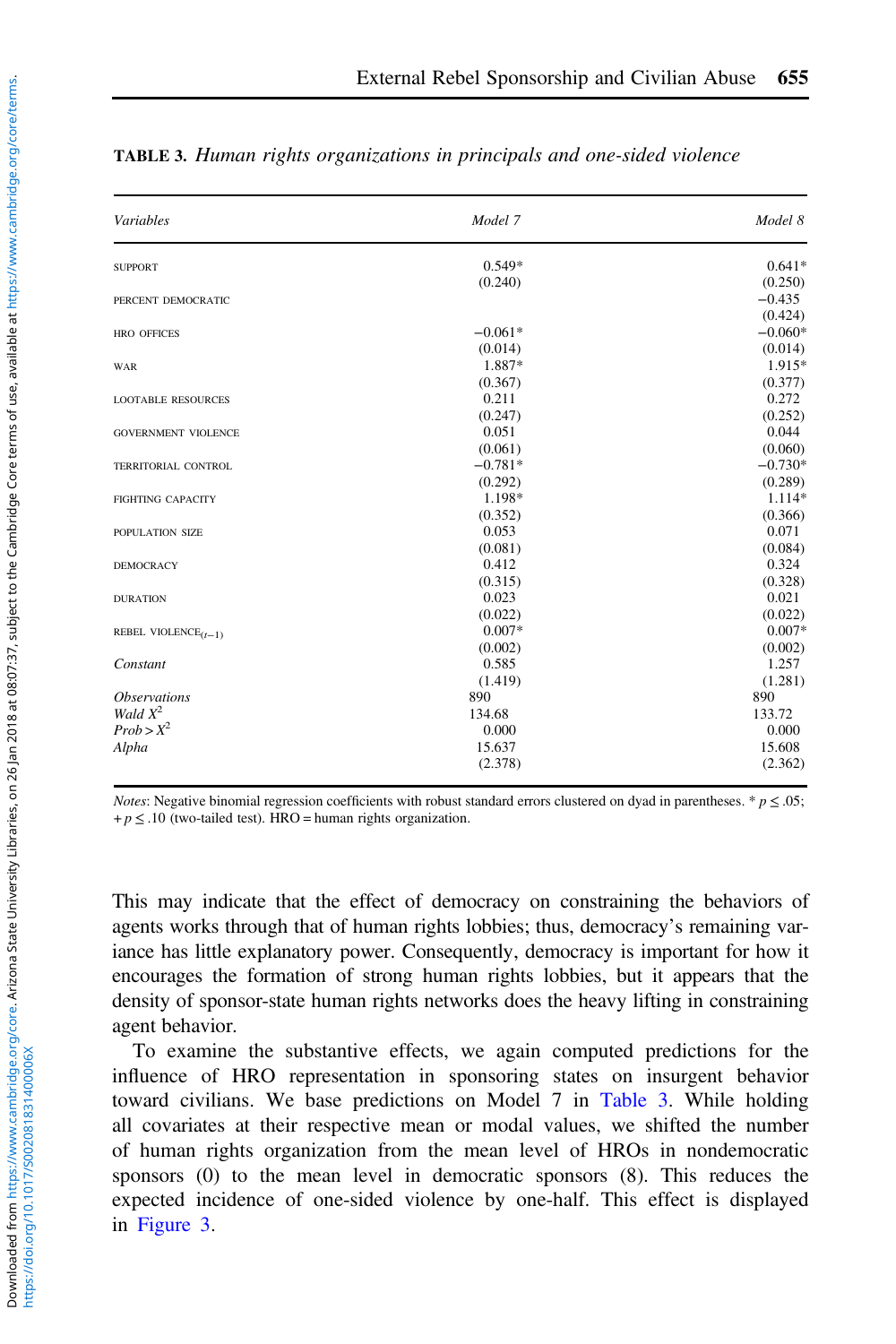<span id="page-23-0"></span>

FIGURE 3. Violin plot for negative marginal effect of human rights organizations (HROs) on one-sided violence (OSV)

## Discussion and Conclusion

Civil conflict research has suggested that foreign sponsorship may encourage civilian targeting by supported groups.88 Our analysis expands this line of research in several important ways. First, we present a principal-agent theory of violence against civilians that highlights the manner in which substituting foreign sponsorship for local support reduces the checks on violence. We extend this basic logic by unpacking how variation in the human rights lobbies of states shapes their decision making in choosing rebels, and influences insurgent treatment of civilians. Our models show that although sponsorship increases the level of abuse, support by democratic states with high concentrations of human rights organizations greatly diminishes this effect relative to sponsorship by states that place little or no value on human rights. We also show that as the number of sponsors increases, the moderating influence of democracy diminishes. Third, the analysis here provides the first large-N, cross-national empirical test of the influence of foreign sponsorship on the level of insurgent violence against civilians. Using organization-level data on both civilian victimization and on foreign sponsorship of insurgents, the results strongly support our core hypotheses regarding the link between insurgent resources and civilian victimization.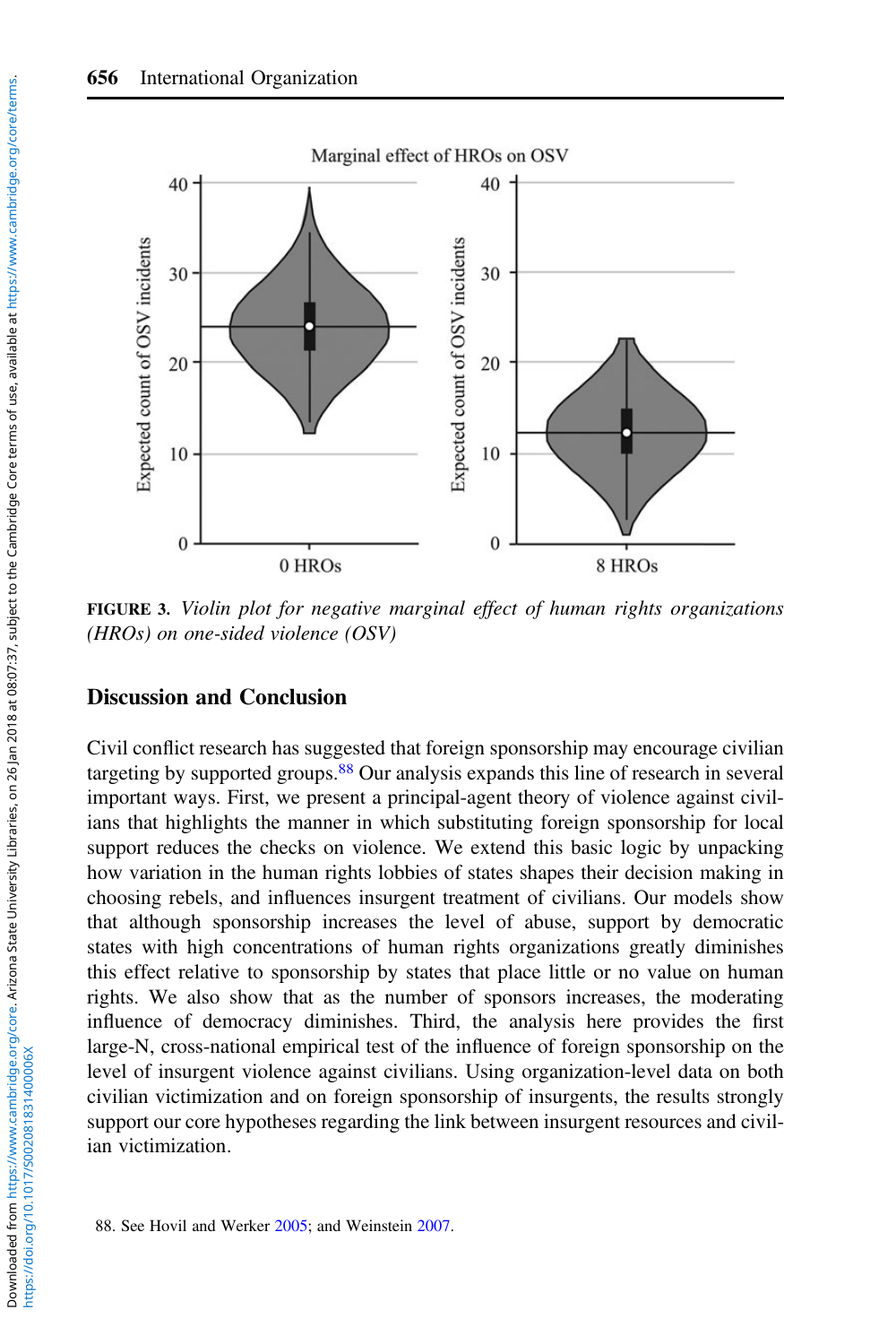These findings contribute to a growing body of literature concerned with the causes of insurgent violence toward civilians. Our analysis provides additional support for the notion that alternative resource pools may reduce the constraints on insurgent violence by diminishing rebels' need to connect and contract with the local population for support. We concur with Weinstein that initial resource endowments shape insurgent behavior.<sup>89</sup> However, our findings highlight the need for further theoretical refinement. Foreign funding may provide an easy resource stream, but it has effects that go beyond that of lootable natural resources. Foreign funding implies a contractual, strategic interaction between the foreign principal and the insurgent agent. Although we expect this principal-agent relationship to provide further incentives to abuse civilians, democratic supporters should select better agents and constrain violent behavior toward civilians. Although only suggestive, our results indicate that foreign funding and natural resources are not necessarily interchangeable sources of funds. External support in general removes the requirement of depending on locals, which permits abuse that might otherwise be avoided, but democracies with strong human rights lobbies also discourage this kind of abuse, thus counteracting the foreign support effect.

Although we believe this study represents an important contribution to the field, we also wish to highlight several limitations that future research should attempt to address. First, our analysis is limited by data availability. Our data only crudely account for the presence of support and from whom, and provide little information on the extent of support or the degree of dependency on foreign supporters. As such, our analysis treats equally groups that are wholly bankrolled by a foreign sponsor and those that are less reliant on external funding. Moreover, future studies can help to unpack the influence and interaction of democratic institutions and human rights lobbies. Future work may also address how membership in international institutions, human rights treaties, and human rights networks influence interactions with rebel groups. Moreover, detailed process tracing of exactly how democracies screen and sanction their insurgent groups, and how human rights activists insert themselves into foreign policy debates, is needed to provide more depth to our proposed causal mechanism. Although we present several anecdotes, rich case studies can delve deeper into these processes. Data constraints also limit our analysis to the post–Cold War era. Although geopolitical concerns may have trumped human rights—at least for the United States—during the Cold War, we believe that our argument about democratic supporters being relatively more concerned with human rights applies to the earlier era as well, although this is not a conjecture we can test at this time.

Research on civil wars and insurgencies should pay greater attention to how foreign actors shape conflict dynamics. As recent examples in Libya, Afghanistan, and Syria illustrate, civil violence is not purely a domestic process but is fundamentally influenced by regional actors and major powers. In addition, research on external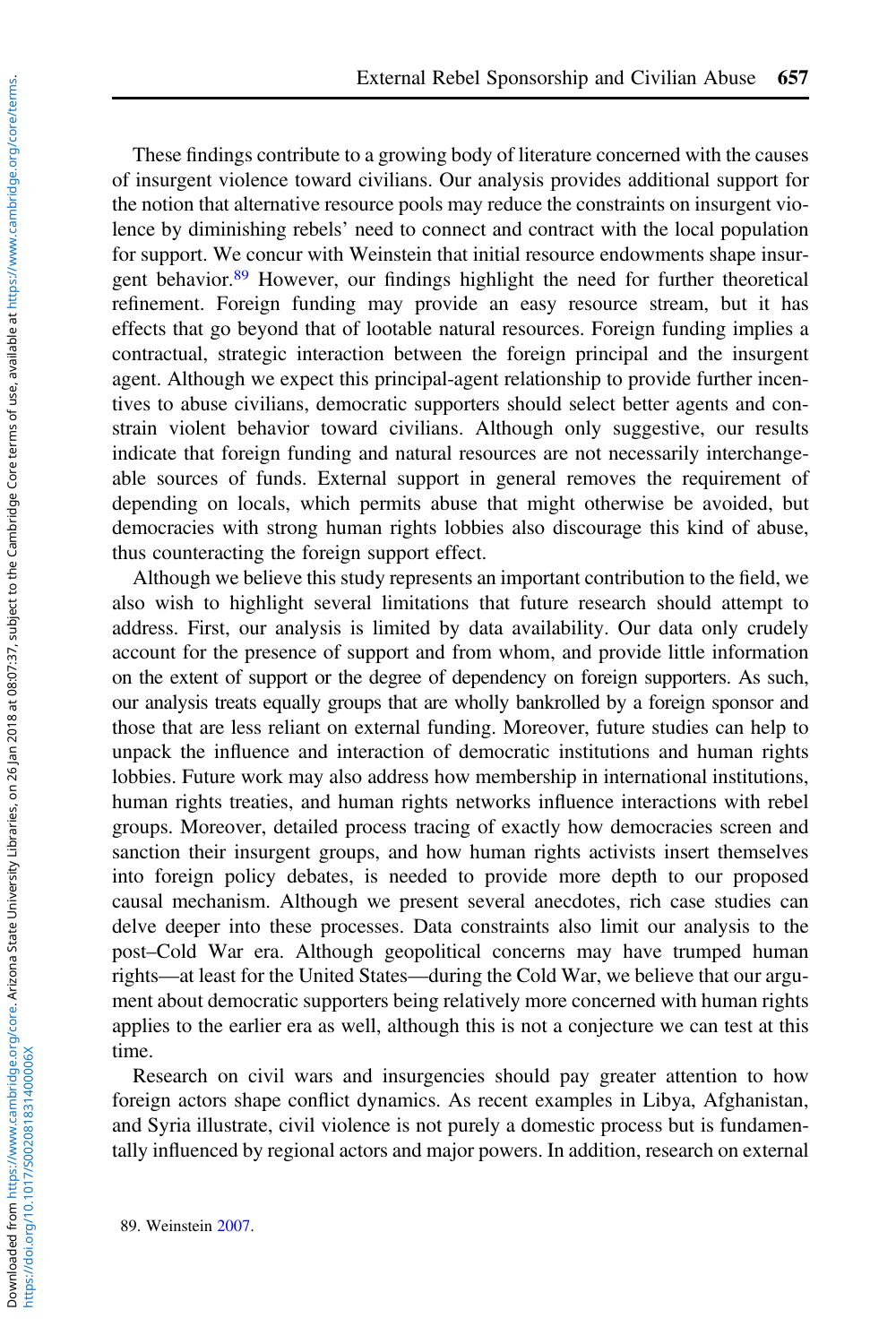<span id="page-25-0"></span>intervention in civil wars should pay more explicit attention to how foreign ties shape rebel behavior and complement other coercive foreign policy tools, rather than treating intervention as simply a function of ethnic, religious, or ideological affinity. Finally, for policy-makers and NGOs interested in protecting civilians, it is critically important to hold accountable all actors in the conflict arena. Although pressure on rebels and governments to avoid civilian killings should continue, similar pressure must also be put on external states that can potentially influence combatant behavior.

#### Supplementary materials

For supplementary material for this article, please visit [http://dx.doi.org/10.1017/](http://dx.doi.org/10.1017/S002081831400006X) [S002081831400006X.](http://dx.doi.org/10.1017/S002081831400006X)

# References

- Abrahms, Max. 2008. What Terrorists Really Want: Terrorist Motives and Counterinsurgency Strategy. International Security 32 (4):78–105.
- Amnesty International. 2011. The Battle for Libya: Killings, Disappearances, and Torture. London: Amnesty International.
- Arendt, Hannah. 1970. On Violence. New York: Harcourt, Brace and Company.
- Bajoria, Jayshree. 2010. Backgrounder: Lashkar-e-Taiba. New York: Council on Foreign Relations.
- Balcells, Laia. 2011. Continuation of Politics by Two Means: Direct and Indirect Violence in Civil War. Journal of Conflict Resolution 55 (3):397–422.
- Bapat, Navin. 2006. State Bargaining with Transnational Terrorist Groups. International Studies Quarterly 50 (1):213–30.
- Bob, Clifford. 2005. The Marketing of Rebellion: Insurgents, Media, and International Activism. Cambridge, UK: Cambridge University Press.
- Brambor, Thomas, William Roberts Clark, and Matt Golder. 2006. Understanding Interaction Models: Improving Empirical Analysis. Political Analysis 14 (1):63–82.
- Braumoeller, Bear. 2004. Hypothesis Testing and Multiplicative Interaction Terms. International Organization 58 (4):807–20.
- Buhaug, Halvard, and Päivi Lujala. 2005. Accounting for Scale: Measuring Geography in Quantitative Studies of Civil War. Political Geography 24 (4):399-418.
- Busby, Joshua. 2010. Moral Movements and Foreign Policy. Cambridge, UK: Cambridge University Press.
- Byman, Daniel, Peter Chalk, Bruce Hoffman, William Rosenau, and David Brannan. 2001. Trends in Outside Support for Insurgent Movements. Santa Monica, CA: RAND Corporation.
- Byman, Daniel, and Sarah Kreps. 2010. Agents of Destruction? Applying Principal-Agent Analysis to State-Sponsored Terrorism. International Studies Perspectives 11 (1):1–18.
- Checkel, Jeffrey, ed. 2013. Transnational Dynamics of Civil War. Cambridge, UK: Cambridge University Press.
- Cingranelli, David, and Thomas Pasquarello. 1985. Human Rights Practices and the Distribution of US Foreign Aid to Latin American Countries. American Journal of Political Science 29 (3):539–63.
- Collier, Paul, and Anke Hoeffler. 2004. Greed and Grievance in Civil War. Oxford Economic Papers 56 (4):563–95.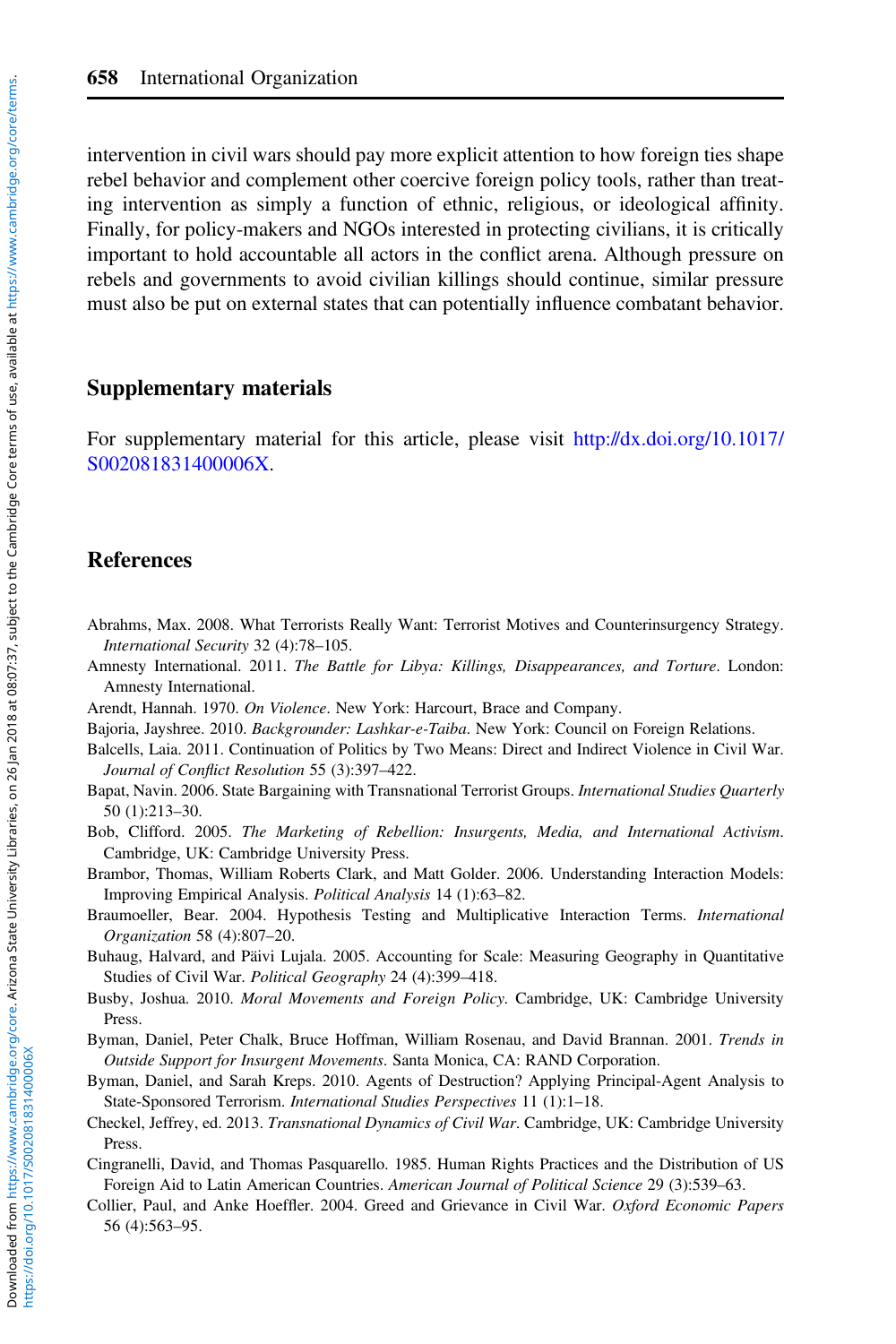<span id="page-26-0"></span>Cunningham, David, Kristian Gleditsch, and Idean Salehyan. 2009. It Takes Two: A Dyadic Analysis of Civil War Duration and Outcome. Journal of Conflict Resolution 53 (4):570–97.

Day, Christopher. 2011. The Fates of Rebels: Insurgencies in Uganda. Comparative Politics 43 (4):439–58.

- DeMeritt, Jacqueline. Forthcoming. Delegating Death: Military Intervention and Government Killing. Journal of Conflict Resolution.
- De Soysa, Indra, and Eric Neumayer. 2007. Resource Wealth and the Risk of Civil War Onset: Results from a New Dataset of Natural Resource Rents, 1970–1999. Conflict Management and Peace Science 24 (3):201–18.
- Downes, Alexander B. 2006. Desperate Times, Desperate Measures: The Causes of Civilian Victimization in War. International Security 30 (4):152–95.
	- ———. 2007. Draining the Sea by Filling the Graves: Investigating the Effectiveness of Indiscriminate Violence as a Counterinsurgency Strategy. Civil Wars 9 (4):420–44.
- Eck, Kristine, and Lisa Hultman. 2007. One-Sided Violence Against Civilians in War: Insights from New Fatality Data. Journal of Peace Research 44 (2):233-46.
- Fearon, James D. 1994. Domestic Political Audiences and the Escalation of International Disputes. American Political Science Review 88 (3):577–92.

Forsythe, David. 1992. Democracy, War, and Covert Action. Journal of Peace Research 29 (4):385–95.

- Gates, Scott. 2002. Recruitment and Allegiance: The Microfoundations of Rebellion. Journal of Conflict Revolution 46 (1):111–30.
- Gilmore, Elisabeth, Nils Petter Gleditsch, Päivi Lujala, and Jan Ketil Rød. 2005. Conflict Diamonds: A New Dataset. Conflict Management and Peace Science 22 (3):257–72.

Goodwin, Jeff. 2006. A Theory of Categorical Terrorism. Social Forces 84 (4):2027–46.

- Haddad, Simon. 2006. The Origins of Popular Support for Lebanon's Hezbollah. Studies in Conflict and Terrorism 29 (1):21–34.
- Hafner-Burton, Emilie. 2008. Sticks and Stones: Naming and Shaming the Human Rights Enforcement Problem. International Organization 62 (4):689–716.
- Hathaway, Oona. 2001. Do Human Rights Treaties Make a Difference? Yale Law Journal 111 (8):1935– 2042.
- Hintze, Jerry L., and Ray D. Nelson. 1998. Violin Plots: A Box Plot-Density Trace Synergism. The American Statistician 52 (2):181–84.
- Hoffman, Daniel. 2004. The Civilian Target in Sierra Leone and Liberia: Political Power, Military Strategy, and Humanitarian Intervention. African Affairs 103 (411):211–26.
- Hovil, Lucy, and Erik Werker. 2005. Portrait of a Failed Rebellion: An Account of Rational, Sub-Optimal Violence in Western Uganda. Rationality and Society 17 (1):5–34.
- Hultman, Lisa. 2007. Battle Losses and Rebel Violence: Raising the Costs for Fighting. Terrorism and Political Violence 19 (2):205–22.
- -. 2009. The Power to Hurt in Civil War: The Strategic Aim of RENAMO Violence. Journal of Southern African Studies 35 (4):821–34.
- ———. 2012. Attacks on Civilians in Civil War: Targeting the Achilles Heel of Democratic Governments. International Interactions 38 (2):164–81.
- Human Rights Watch. 2011. Libya: Opposition Forces Should Protect Civilians and Hospitals. Press release, 13 July. Available at [<http://www.hrw.org/news/2011/07/13/libya-opposition-forces-should](http://www.hrw.org/news/2011/07/13/libya-opposition-forces-should-protect-civilians-and-hospitals)[protect-civilians-and-hospitals>](http://www.hrw.org/news/2011/07/13/libya-opposition-forces-should-protect-civilians-and-hospitals). Accessed 17 December 2013.
- Humphreys, Macartan, and Jeremy Weinstein. 2006. Handling and Manhandling Civilians in Civil War. American Political Science Review 100 (3):429–47.
- Kaldor, Mary. 1999. New and Old Wars: Organized Violence in a Global Era. Cambridge, UK: Polity Press.
- Kalyvas, Stathis N. 1999. Wanton and Senseless? The Logic of Massacres in Algeria. Rationality and Society 11 (3):243-85.

- 2006. The Logic of Violence in Civil War. Cambridge, UK: Cambridge University Press.

Kalyvas, Stathis N., and Laia Balcells. 2010. International System and Technologies of Rebellion: How the End of the Cold War Shaped Internal Conflict. American Political Science Review 104 (3):415–29.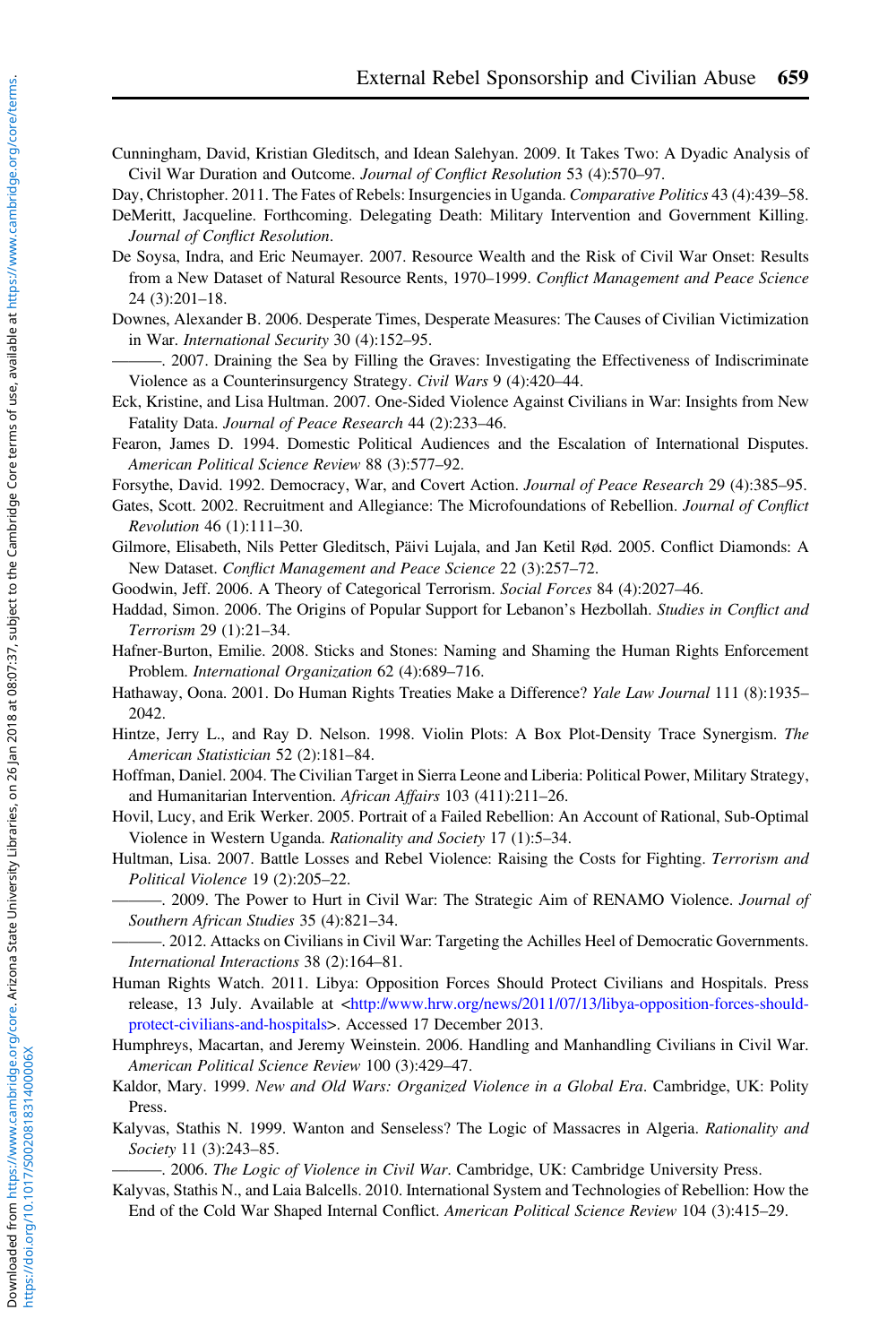- <span id="page-27-0"></span>Keck, Margaret, and Kathryn Sikkink. 1998. Activists Beyond Borders: Advocacy Networks in International Politics. Ithaca, NY: Cornell University Press.
- Kiewiet, D. Roderick, and Mathew McCubbins. 1991. The Logic of Delegation: Congressional Parties and the Appropriations Process. Chicago: University of Chicago Press.
- Kocher, Matthew Adam, Thomas B. Pepinsky, and Stathis N. Kalyvas. 2011. Aerial Bombing and Counterinsurgency in the Vietnam War. American Journal of Political Science 55 (2):201–18.
- Kreutz, Joakim. 2008. UCDP One-Sided Violence Codebook, v.1.3. Uppsala Conflict Data Program. Uppsala, Sweden: Uppsala University.
- Kydd, Andrew, and Barbara Walter. 2002. Sabotaging the Peace: The Politics of Extremist Violence. International Organization 56 (2):263–96.
- Lamb, Christopher, and Martin Cinnamond. 2009. Unity of Effort: Key to Success in Afghanistan. Strategic Forum 248 (October). Institute for National Strategic Studies. Fort McNair, DC: National Defense University.
- Lake, David. 2002. Rational Extremism: Understanding Terrorism in the Twenty-First Century. Dialogue IO 1 (1):15–29.
- Leiby, Michele. 2009. Wartime Sexual Violence in Guatemala and Peru. International Studies Quarterly 53 (2):445–68.
- Lichbach, Mark Irving. 1995. The Rebel's Dilemma. Ann Arbor: University of Michigan Press.
- Lujala, Päivi. 2009. Deadly Combat over Natural Resources: Gems, Petroleum, Drugs, and the Severity of Armed Civil Conflict. Journal of Conflict Resolution 53 (1):50-71.
- Lyall, Jason. 2009. Does Indiscriminate Violence Incite Insurgent Attacks?: Evidence from Chechnya. Journal of Conflict Resolution 53 (3):331–62.
- Mampilly, Zachariah Cherian. 2011. Rebel Rulers: Insurgent Governance and Civilian Life During War. Ithaca, NY: Cornell University Press.
- Marshall, Monty G., and Keith Jaggers. 2010. Polity IV Project: Political Regime Characteristics and Transitions, 1800–2010. Dataset Users' Manual. Center for Systemic Peace. Available at [<http://](http://www.systemicpeace.org/polity/polity4.htm) [www.systemicpeace.org/polity/polity4.htm>](http://www.systemicpeace.org/polity/polity4.htm). Accessed 17 December 2013.
- Mason, T. David, and Dale A. Krane. 1989. The Political Economy of Death Squads: Toward a Theory of the Impact of State-Sanctioned Terror. International Studies Quarterly 33 (2):175–98.
- McCarthy, John, and Mayer N. Zald. 1977. Resource Mobilization and Social Movements: A Partial Theory. American Journal of Sociology 82 (6):1212–41.
- Meernik, James, Eric Krueger, and Steven Poe. 1998. Testing Models of US Foreign Policy: Foreign Aid During and After the Cold War. Journal of Politics 60 (1):63-85.
- Merom, Gil. 2003. How Democracies Lose Small Wars: State, Society, and the Failures of France in Algeria, Israel in Lebanon, and the United States in Vietnam. Cambridge, MA: Cambridge University Press.
- Metelits, Claire. 2010. Inside Insurgency: Violence, Civilians, and Revolutionary Group Behavior. New York: New York University Press.
- Minter, William. 1994. Apartheid's Contras: An Inquiry into the Roots of War in Angola and Mozambique. London: Zed Books.
- Mitchell, Neil. 2004. Agents of Atrocity: Leaders, Followers, and the Violation of Human Rights in Civil War. New York: Palgrave Macmillan.
- Murdie, Amanda, and Tavishi Bhasin. 2011. Aiding and Abetting: Human Rights INGOs and Domestic Protest. Journal of Conflict Resolution 55 (2):163–91.
- Murdie, Amanda, and David Davis. 2012. Shaming and Blaming: Using Events Data to Assess the Impact of Human Rights INGOs. International Studies Quarterly 56 (1):1–16.
- Nielson, Daniel, and Michael Tierney. 2003. Delegation to International Organizations: Agency Theory and World Bank Environmental Reform. International Organization 57 (2):241–76.
- Poe, Steven. 1991. Human Rights and the Allocation of US Military Assistance. Journal of Peace Research 28 (2):205–16.
- Poe, Steven, and C. Neal Tate 1994. Repression of Human Rights to Personal Integrity in the 1980s: A Global Analysis. American Political Science Review 88 (4):853–72.